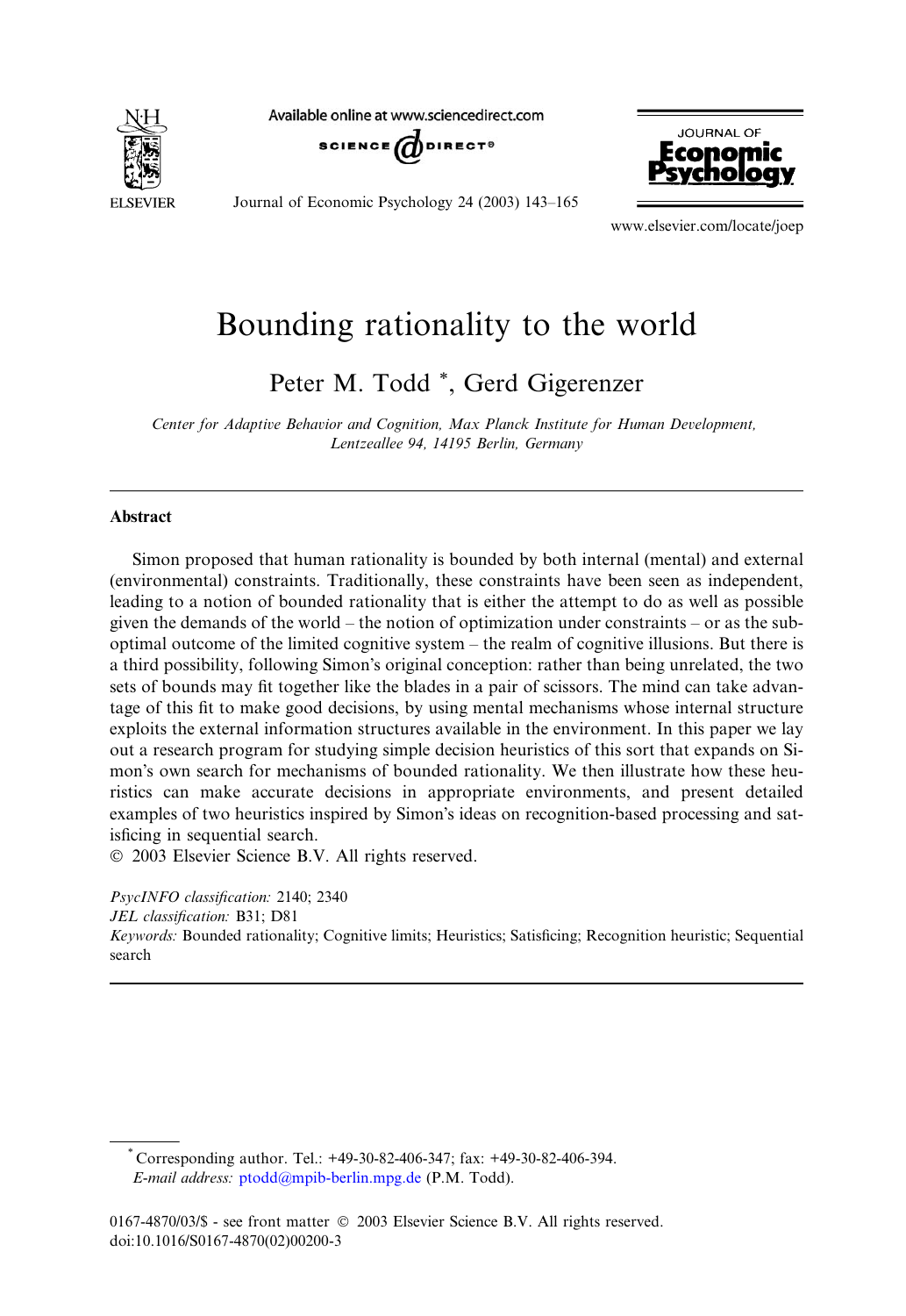## 1. Introduction

What does it mean to be perfectly rational? For Simon, the dream of rationality as embodied in the Homo economicus of economics and psychology required a decision maker to be a ''supremely skillful actor, whose behavior could reveal something of the requirements the environment placed on him but nothing about his own cognitive make-up" (Simon, 1981, pp. x-xi). That is, the perfectly rational actor's cognitive machinery is so powerful as to be able to follow any script set by the environment, with nary a forgotten line or missed cue. Of course, such perfection is a fiction, for humans and for artificial systems – our rationality is bounded, and our acting is constrained. The question then becomes, what is the nature of the bounds on our bounded rationality?

The traditional view has been that we are hemmed in by two unrelated sets of bounds: purely external ones, such as the costs of searching for information in the world, and, independently, purely internal constraints, such as limits on the speed with which we can process information and limits on the amount of information we can hold in working memory (e.g., Simon, 1981, Chapter 3). Given these constraints, bounded rationality can be seen either as the attempt to do as well as possible given the demands of the world – the notion of optimization under constraints – or as the suboptimal outcome of the limited cognitive system – the realm of irrationality and cognitive illusions.

But there is another possibility regarding the bounds, external and internal, that surround our rationality: rather than being separate and unrelated, the two sets of bounds may be intimately linked. As Simon put it, ''Human rational behavior ... is shaped by a scissors whose two blades are the structure of the task environments and the computational capabilities of the actor'' (Simon, 1990, p. 7). These two blades – the two sources of bounds on our rationality – must fit together closely for rationality to cut. While the external bounds may be more or less immutable from the actor's standpoint, the internal bounds comprising the capacities of the cognitive system can be shaped, for instance by evolution or development, to take advantage of the structure of the external environment (Todd, 2001). From this perspective, then, we can see bounded rationality as the positive outcome of the two types of bounds fitting together.  $<sup>1</sup>$  In other words, humans exhibit *ecological ra*-</sup> *tionality* (Gigerenzer, Todd,  $\&$  the ABC Research Group, 1999; Todd  $\&$  Gigerenzer, 2000; Todd, Fiddick, & Krauss, 2000) – making good decisions with mental mechanisms whose internal structure can exploit the external information structures available in the environment.

In this paper we discuss the legacy of Simon's concept of bounded rationality in the form of these three interpretations of the idea. We begin with the version that Simon decried: optimization under constraints. The second interpretation is one that

<sup>&</sup>lt;sup>1</sup> See Shepard (2001) for another view of how the internal structures of the mind are matched to the enduring external structures of the world, and Todd and Gigerenzer (2001) for the relationship between this view and Simon's.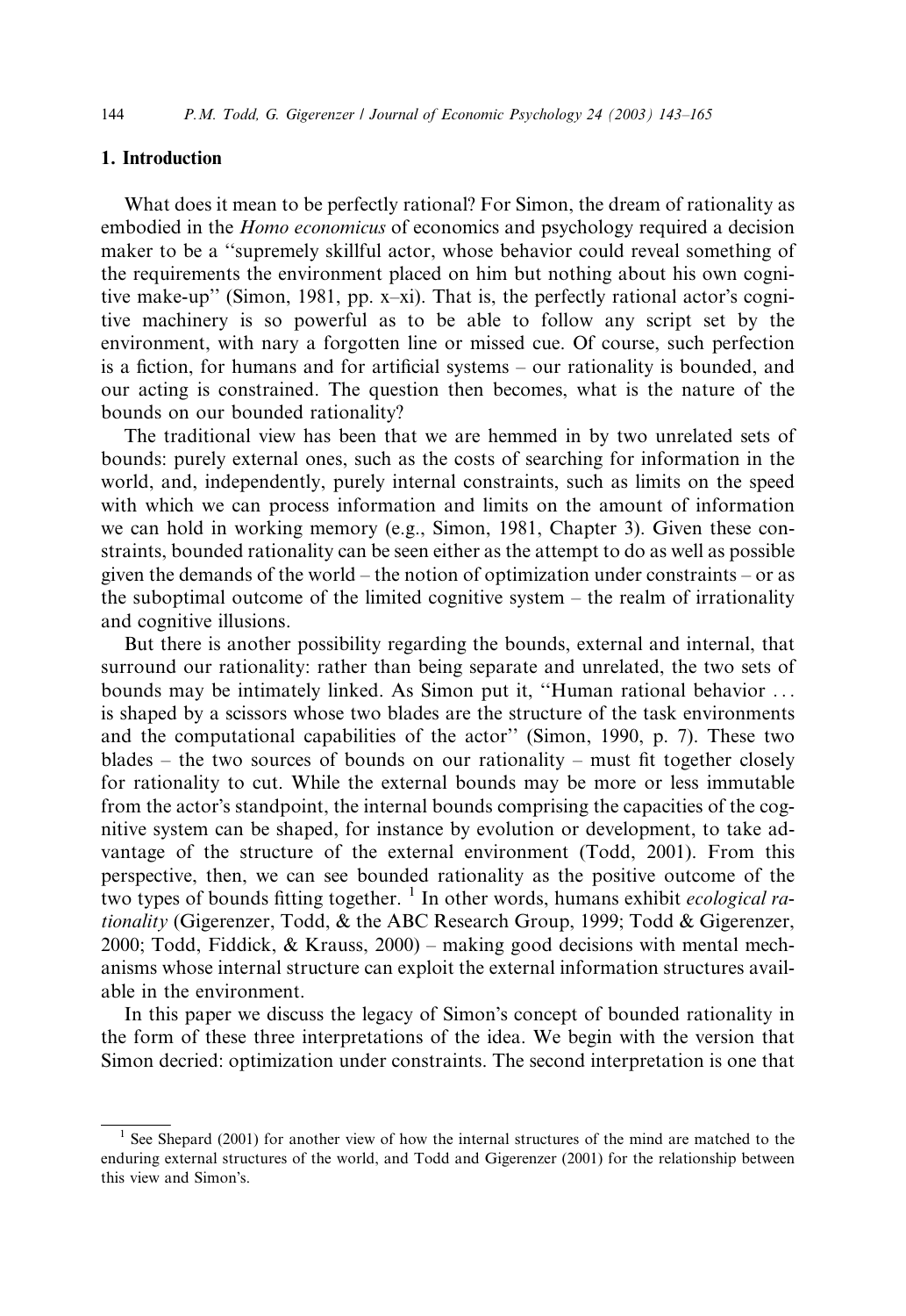Simon sometimes endorsed: erroneous deviations from a rational standard. The third is the most positive vision, indicating a new way to conceive of rationality: as a fit between the structures of the mind and the environment. We go on to present our development of this third way into the research program of ecological rationality, in which we study the particular simple, bounded, heuristics that fill up the mind's adaptive toolbox. Two examples, recognition-based inference and satisficing heuristics for sequential search, show how these simple heuristics can exploit the structure of information in the decision maker's environment to make good choices. Moreover, bounded decision mechanisms are not merely the only option available given the constraints of the agent and the world; less information and processing can actually enable greater accuracy than more in some cases. Finally, we indicate some of the research directions that remain to be explored within the program of ecological rationality.

## 2. Three faces of bounded rationality

The seeds of Simon's notion of bounded rationality appeared in his 1947 book Administrative Behavior, and grew to encompass satisficing a few years later (Simon, 1955, 1956). It was clear what Simon was opposing at that point: the concepts of full or substantive rationality, maximization of expected utility, the ideal of Homo economicus, and just plain optimization. But exactly what he was proposing was broad (and unknown) enough to be understood in different ways by different people. The three major interpretations have seen bounded rationality as meaning optimization under constraints, human irrationality and consequent cognitive illusions, or ecological rationality. We consider each in turn (see Gigerenzer, in press, for an extended and more personal account).

#### 2.1. Focusing on the world: Bounded rationality as optimization under constraints

In models of full rationality, all relevant information is assumed to be available to Homo economicus at no cost. Real humans, however, need to search for information first. In an attempt to render economic theory more realistic, Stigler (1961) introduced constraints on full rationality, such as information not being free and humans having limited time and money to search for it. The idea of optimization under constraints proposes some set of these limitations, which usually stem from external factors in the world like information costs and search times, while retaining the ideal of optimization. In this common doctrine, the bounds in bounded rationality are just another name for constraints, and bounded rationality is merely a case of optimizing under constraints. Following this view, for instance, a person who wants to buy a used car of a certain brand stops looking at further alternatives and goes with the best seen so far as soon as the costs of further search – both direct costs and opportunity costs – exceed those of its benefits.

Introducing real constraints does makes this approach more realistic, but maintaining the ideal of optimization, that is, calculating an optimal stopping point, does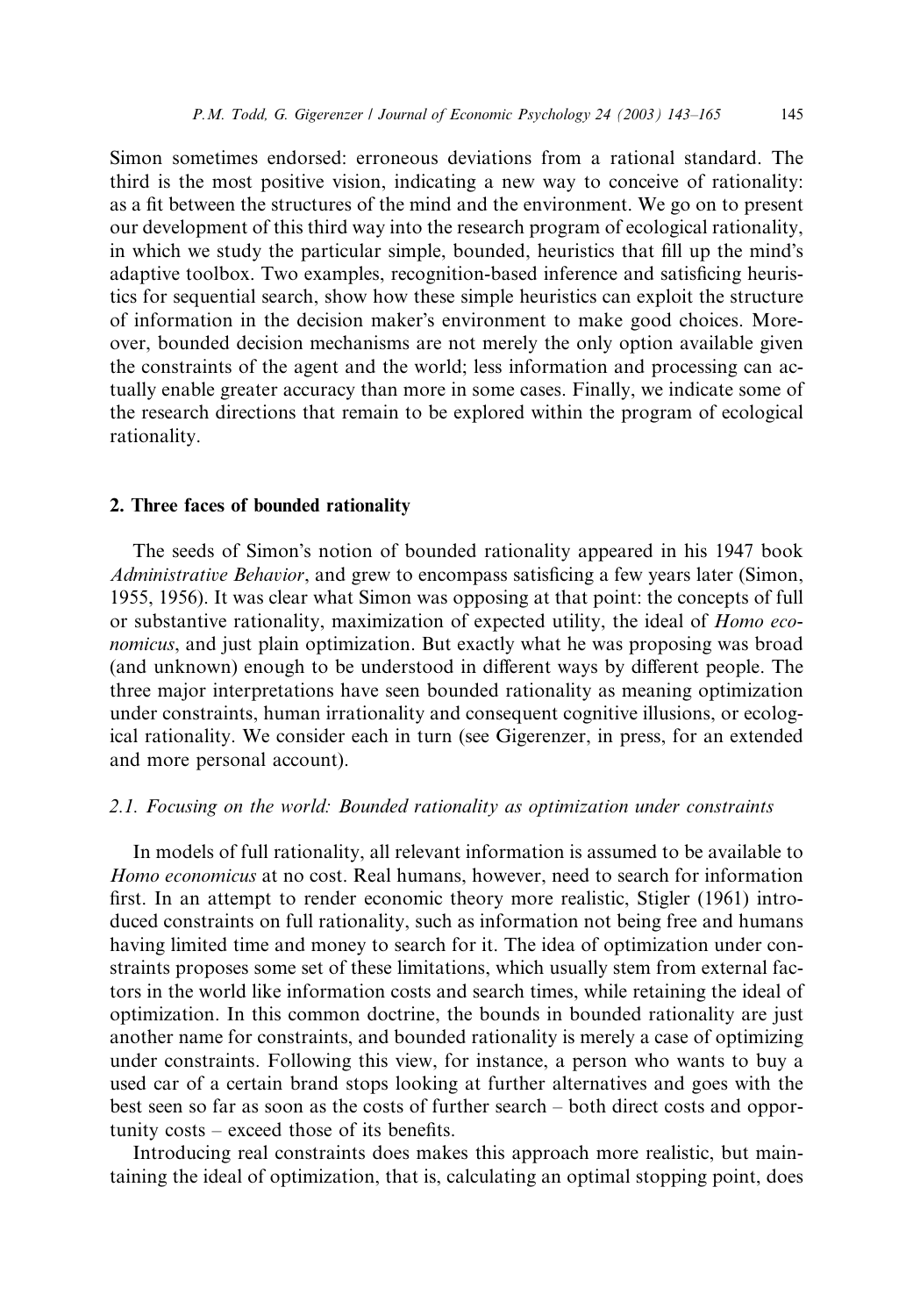not. What is lost is psychological plausibility, because such an ideal of optimization invokes new kinds of omniscience, being able to foresee what additional information further search would bring, what it would cost, and what opportunities one would forgo during that search. Thus, retaining the ideal of optimization can make models of optimization under constraints more demanding than models of full rationality, both mathematically and psychologically (Sargent, 1993). Furthermore, the possibility of performing any kind of optimization is problematic in many natural situations, as Simon has often pointed out. As a consequence, this interpretation of his idea of bounded rationality is one that he spoke against (Gigerenzer, in press).

## 2.2. Focusing on the mind: Bounded rationality as cognitive illusions

Another conception of bounded rationality held by many psychologists and some economists is that it means internal cognitive limitations and the systematic errors – also called irrationality, biases, and cognitive illusions  $-$  that the mind's constraints lead to in judgment and decision making. For instance, in his article ''Bounded rationality in individual decision making,'' Camerer (1997, p. 179) summarizes anomalies in decisions and errors in judgments and calls this the ''exploration of procedural (bounded) rationality of individuals.'' This view has spread from psychology into economics and law, shaping new research areas such as behavioral economics (e.g., Camerer, 1995) and law and economics (e.g., Jolls, Sunstein, & Thaler, 1998). In Camerer's (1995, p. 588) words, "The goal is to test whether normative rules are systematically violated and to propose alternative theories to explain any observed violations.'' Conlisk (1996, p. 672) shows the strong connection between this vision of bounded rationality and economic thinking when he ends a section of his paper on ''Evidence of bounds on rationality'' by saying ''the bias evidence suggests that people are capable of a wide variety of substantial and systematic reasoning errors relevant to economic decisions.'' The evidence in question has led to a list of well-known cognitive biases such as base rate neglect, overconfidence bias, and the sunk-cost effect (Kahneman, Slovic, & Tversky, 1982).

The irrationality interpretation is seldom spelled out in much detail, but its underlying idea can be summarized like this: The meaning of bounded rationality is that humans have internal cognitive limitations, which express themselves in errors in judgment and decision making; therefore, the study of errors is the study of bounded rationality (see Conlisk, 1996, for an argument along these lines). Simon's own early writing reflects this idea: "... behavior is determined by the irrational and nonrational elements that bound the area of rationality'' (Simon, 1947, p. 241). But the problem is that demonstrations of cognitive illusions in fact accept as normative the very optimization theories that Simon fought against. A true theory of bounded rationality need not rely on optimization theories, neither as descriptions nor as norms of behavior, as we will see in the following section.

Why is bounded rationality not the same as irrationality? Simon (1990) gave the answer in the form of the analogy mentioned earlier: Bounded rationality is like a pair of scissors, with the mind as one blade, and the structure of the environment as the other. To understand behavior, one has to look at both and how they fit to-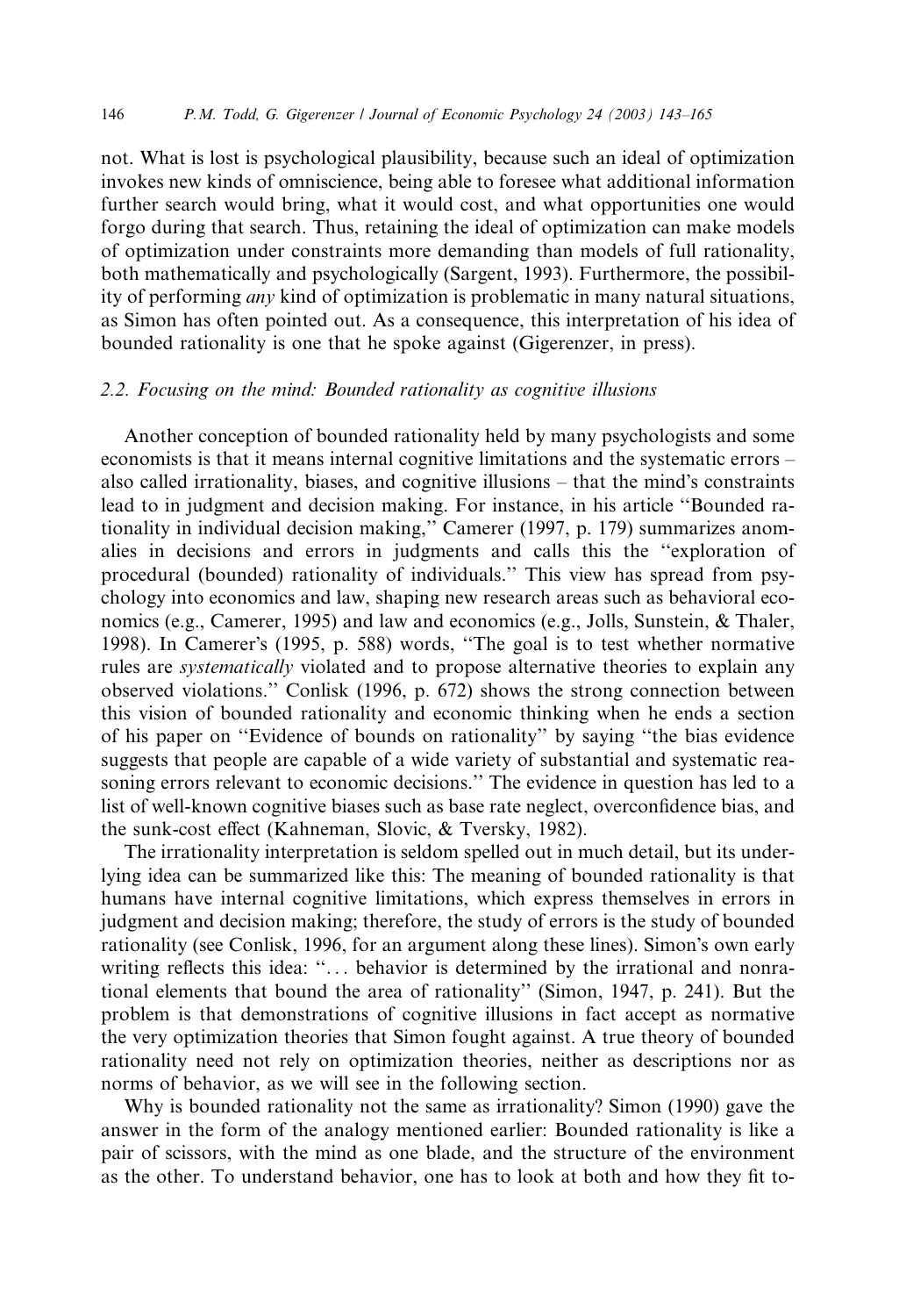gether. In other words, to evaluate cognitive strategies as rational or irrational, one needs to also analyze the environment, because a strategy is rational or irrational only with respect to a particular (physical or social) environment (Simon, 1955, 1956). The study of cognitive illusions and errors, however, focuses on the first blade, and compares it (the workings of the mind) with laws of probability and logic rather than with the structure of the environment. <sup>2</sup> One blade alone does not work as well as two; by introducing a properly fit second blade (crucial aspects of environment structure), apparently stable cognitive illusions can be made to disappear.

As an example of such scissors-repair, Gigerenzer, Hoffrage, and Kleinbölting (1991) theoretically derived and experimentally demonstrated that two well-studied cognitive illusions, the overconfidence bias and the hard–easy effect, disappear when the underlying questions are randomly sampled from an environment rather than systematically selected – that is, when people face an appropriate environmental structure. (Juslin, Winman, & Olsson, 2000, confirmed this initial demonstration in a quantitative review of over one hundred extant studies.) Note that this is different from the ''debiasing'' approach often taken by followers of the error-oriented perspective of bounded rationality. Generally in debiasing studies, rather than changing the information structure of the environment as above, broader methods such as providing greater incentives and greater learning opportunities are used in an attempt to help people overcome their reasoning biases. These efforts though have typically met with limited success, leaving the negative impression that ''biases are not fragile effects which easily disappear, but rather substantial and important behavioral regularities'' (Conlisk, 1996, p. 671). Taking both blades of Simon's scissors into account can help to undermine this impression.

### 2.3. Putting mind and world together: Bounded rationality as ecological rationality

The two preceding perspectives see bounded rationality in a rather negative light, as something that usually keeps us from being truly optimal or properly rational. This arises in part because the internal and external constraints on decision makers are seen as being unaligned and hence often at odds – accordingly, if we had greater memory or better computational ability, perhaps, then we might not need to pay the costs for searching for extra information. But this opposition between internal and external bounds need not be the case (and, for systems that have adapted their internal structure to the external world over time, typically would not be the case). Instead, as Simon's scissors metaphor indicates, bounded rationality can be seen as emerging from the joint effect of two interlocking components: the internal limitations of the (human) mind, and the structure of the external environments in which the mind operates. This fit between the internal cognitive structure and the external information structure underlies the perspective of bounded rationality as ecological

<sup>&</sup>lt;sup>2</sup> There are some exceptions; for instance, Tversky and Kahneman (1973) wrote of availability being an "ecologically valid cue" for frequency judgments (p. 209), reflecting the environment's structure.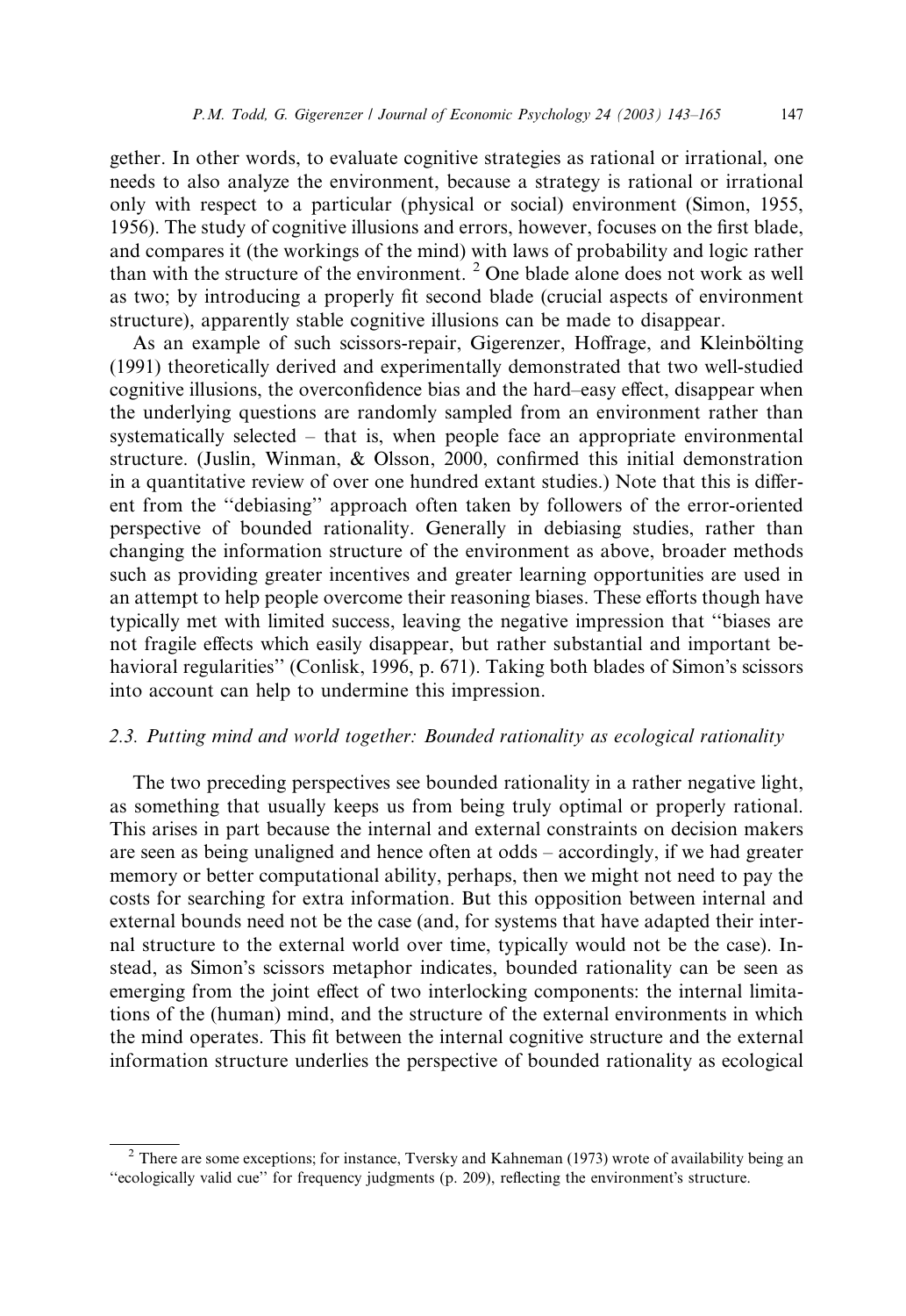rationality – making good (enough) decisions by exploiting the structure of the environment.

The first blade of Simon's scissors implies that humans "must use approximate" methods to handle most tasks'' (Simon, 1990, p. 6). These methods include recognition processes that largely obviate the need for further information search, heuristics that guide search and determine when it should end, and simple decision rules that make use of the information found. Simon's second blade is also of crucial importance because it can explain when and why simple decision mechanisms perform well: if the structure of the mechanism is adapted to the structure of the information in the environment. Heuristics that are matched to particular environments allow agents to be ecologically rational, making adaptive decisions that combine accuracy with speed and frugality. (We call the heuristics "fast and frugal" because they process information in a relatively simple way, and they search for little information.) The study of ecological rationality thus involves analyzing the structure of environments, the structure of heuristics, and the match between them.

#### 3. The ecological rationality research program

The goal of the study of ecological rationality is an understanding of the particular decision mechanisms people and other animals use to make good decisions given particular structures of information in the environment. By letting the world do some of the work – by relying on the presence of particular useful information patterns – the decision mechanisms themselves can be simpler; hence our focus on simple, fast and frugal heuristics. (This is certainly not to say that all of cognition is handled by such heuristics, but we expect that a large proportion of the inferences and choices people make can be explained through their use.) The overall approach we take to studying heuristics draws on methodologies from a variety of disciplines, including experimental psychology, computer modeling, mathematical analysis, evolutionary biology, and cognitive anthropology. These are combined in a multi-stage process that begins with identifying important decision tasks (e.g., on psychological or evolutionary grounds – see Todd, 2000) and specifying the structure of information in the environment that can be used to make those decisions. After this initial groundwork, we proceed by (1) proposing computational models of candidate heuristics that are realistically based on human competences, and testing whether they work via simulation; (2) mathematically analyzing when and how the heuristics work with particular environmental structures; and (3) experimentally testing when people use these heuristics. We now turn to a more detailed consideration of these three steps.

## 3.1. Computational modeling of specific heuristics

To study particular heuristics in detail, it is crucial to develop computational models that specify the precise steps of information gathering and processing involved in generating a decision, so that the heuristic can be instantiated as a testable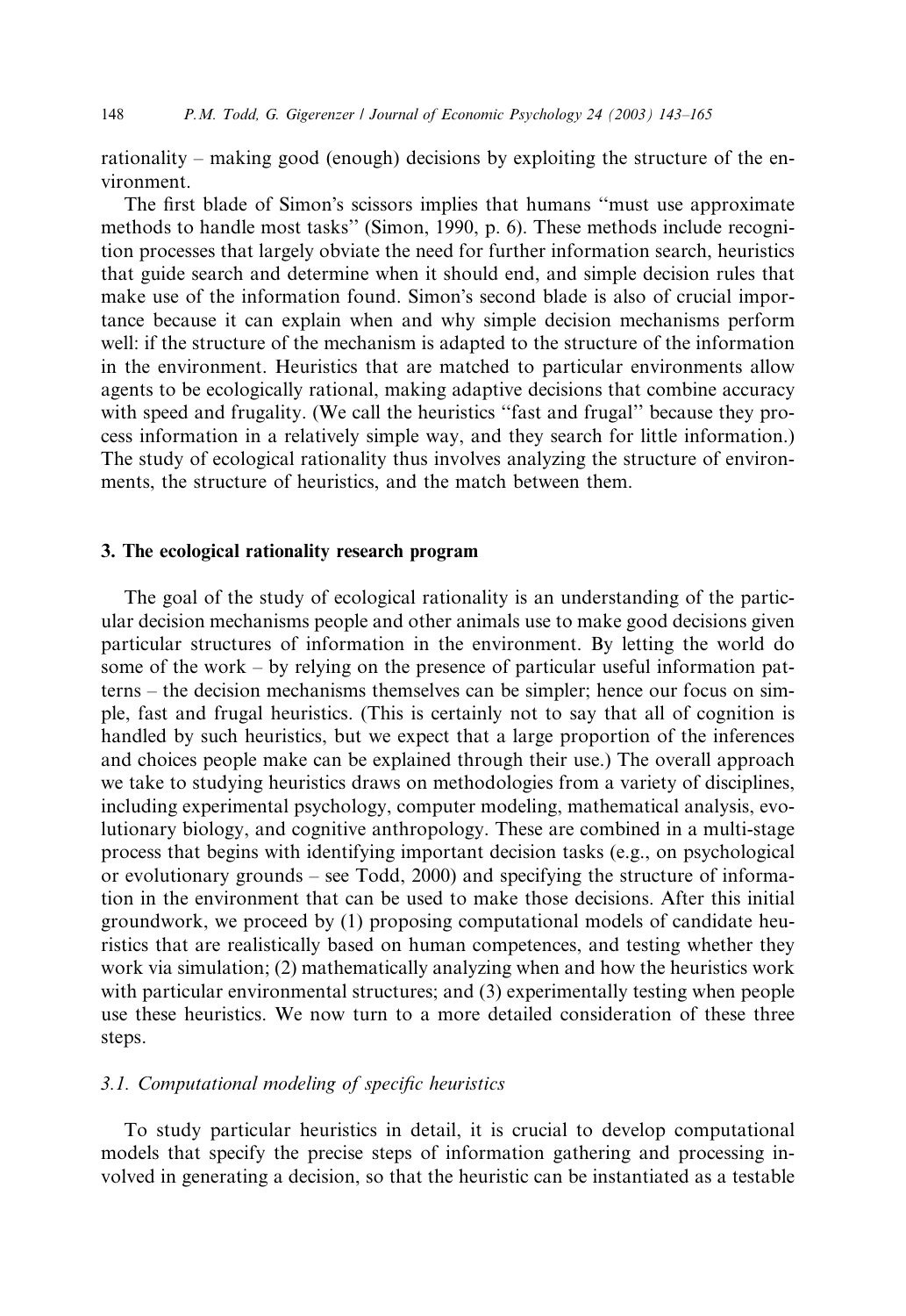computer program. This allows us to be sure we have identified the important components that will make a particular mechanism actually work in a particular environment, and to discover the implications of our assumptions more readily (Simon, 1981, pp. 18–19). In particular, we have modeled heuristics as being made up of building blocks that guide the search for alternatives to decide between or information about the available alternatives, that stop that search, and that make a decision based on the search results. In more detail, these building blocks can be described as follows.

Search. A central concept in Simon's notion of bounded rationality is search (Simon, 1955, 1956). Because most decisions outside of laboratory tasks are not made with the useful options or information at hand or in mind, we must seek this information in the world or in memory. When knowledge that can guide search is limited or absent, search can be simply random. With more available knowledge, options or information about options can be sought in some order determined by a criterion related to usefulness, or in an order based on a recollection about which options or cues worked previously when making the same type of judgment.

Stopping. To enable fast inferences and decisions, search for alternatives or information must be terminated at some point in a readily computable way. For example, one simple stopping rule is to cease searching for information about available alternatives and make a decision as soon as the first cue or reason that favors one alternative is found. This stopping rule does not need to compute an optimal cost-benefit trade-off as in optimization under constraints; in fact, it need not compute any costs or benefits at all. For search among sequentially encountered alternatives, aspiration-level stopping rules (Simon, 1955) can be used.

Decision. Once search has been stopped, an inference or decision must be made. Many cognitive process models have focused exclusively on this stage (i.e., without explicitly modeling search and stopping rules) and proposed that all pieces of information are weighted and integrated in some linear and nonlinear form. In contrast, fast and frugal heuristics can make use of simple decision strategies, such as one-reason decision making and elimination, that follow naturally from the concepts of limited search and stopping. For instance, a decision or inference could be based on only one cue or reason, whatever the total number of cues found during search. Such one-reason decision making does not need to weight or combine cues, and so no common currency between cues need be assumed.

Different types of these building blocks can be put together to form a variety of fast and frugal heuristics. In turn, these heuristics can be thought of as making up part of the *adaptive toolbox*: the collection of specialized cognitive mechanisms that evolution and learning has built into the human mind. Four main classes of heuristics in the adaptive toolbox have received the most attention so far (Gigerenzer et al., 1999).

Ignorance-based decision making. Some very simple heuristics can actually rely on a lack of knowledge to make appropriate decisions. The recognition heuristic (Goldstein & Gigerenzer, 1999, 2002), for instance, based on the fundamental adaptation in humans and animals to recognize faces, voices, or names, exploits the information carried by the recognition, and lack thereof, of particular objects in certain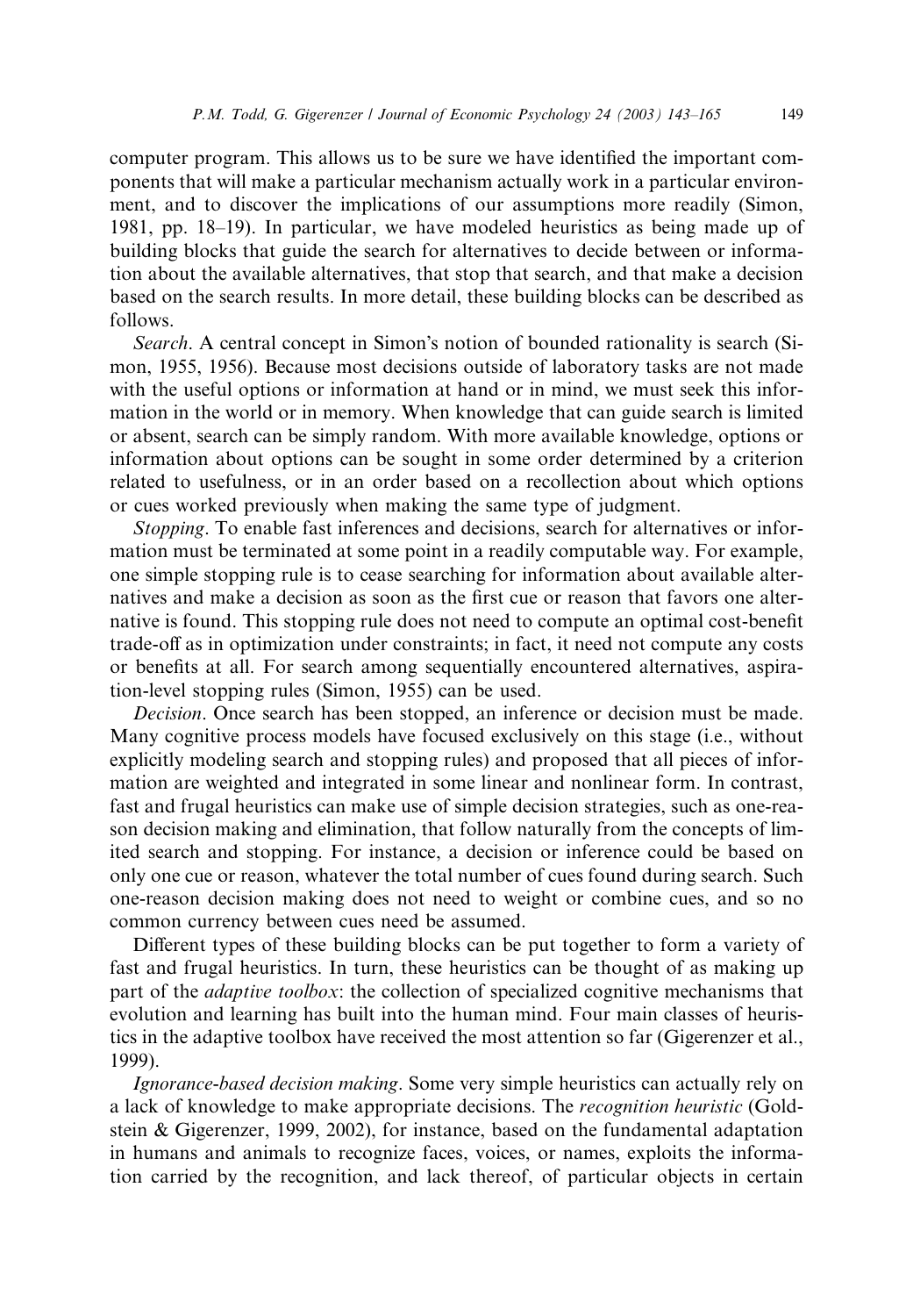environments. A decision maker who recognizes the name of one object (e.g., a city) but not of a second one (e.g., another city) can use that pattern of recognition to infer that the recognized object has a higher value on a criterion (e.g., population). In laboratory experiments, 90% or more of participants rely on the recognition heuristic in situations where it is ecologically rational, that is, when recognition (e.g., of brand names, stocks, sports teams) is correlated with the criterion (e.g., quality, market performance, winning a game). (This heuristic is covered in more detail in a later section.)

One-reason decision making. When information beyond mere recognition is available, so that the recognition heuristic cannot be used, a second class of simple heuristics becomes applicable: those that rely on just a single cue to make a decision (Gigerenzer & Goldstein, 1996, 1999). To perform the task of inferring which of two options or objects has a higher value on a criterion, these one-reason decision heuristics proceed through the following steps: (1) select a cue dimension as directed by the search building block and look for the corresponding cue values of each option – the Take The Best heuristic, for instance, selects cues in order of their validity, while the *Minimalist* heuristic checks them in random order, and *Take The Last* checks them in order of most recent usefulness; (2) compare the two options on their values for that cue dimension; (3) if the options do not differ, then return to the beginning of this loop (step 1) to look for another cue dimension; (4) if the options do differ, then stop (this is the stop-search building block); and then (5) choose the option with the cue value indicating a greater value on the choice criterion (the decision building block). Here, search can involve many cues, but only one will be used to determine the choice, minimizing the amount of computation that must be done.

Elimination heuristics. A third class of heuristics uses elimination, which is particularly useful when larger numbers of objects are involved in categorization or estimation tasks. Categorization by Elimination (Berretty, Todd, & Martignon, 1999), which is similar to Tversky's (1972) Elimination by Aspects model of preferencebased choices, assigns a stimulus to a particular category by using one cue after another in a specified order to narrow down the set of remaining possible categories until only a single one remains. The QuickEst heuristic (Hertwig, Hoffrage,  $\&$  Martignon, 1999) is designed to estimate the quantitative values of objects along some criterion while using as little information as possible through another elimination procedure.

Satisficing heuristics for sequential search. When alternatives are encountered sequentially (such as houses and potential spouses), Simon's (1955) concept of *satisfic*ing by means of aspiration levels provides a tool for choice. An aspiration level is set, and search for alternatives is stopped as soon as the aspiration is met. Simple mechanisms for setting the aspiration level (and revising it), such as checking the first few alternatives and taking the best as the aspiration level for further search, can prove ecologically rational both in individual and mutual search (e.g., for a mating or trading partner, see Simão & Todd, in press; Todd & Miller, 1999). (Satisficing search heuristics are also covered in more detail later.)

After specifying particular heuristics in the form of computable algorithms, the performance of these heuristics can be assessed by testing them on data from real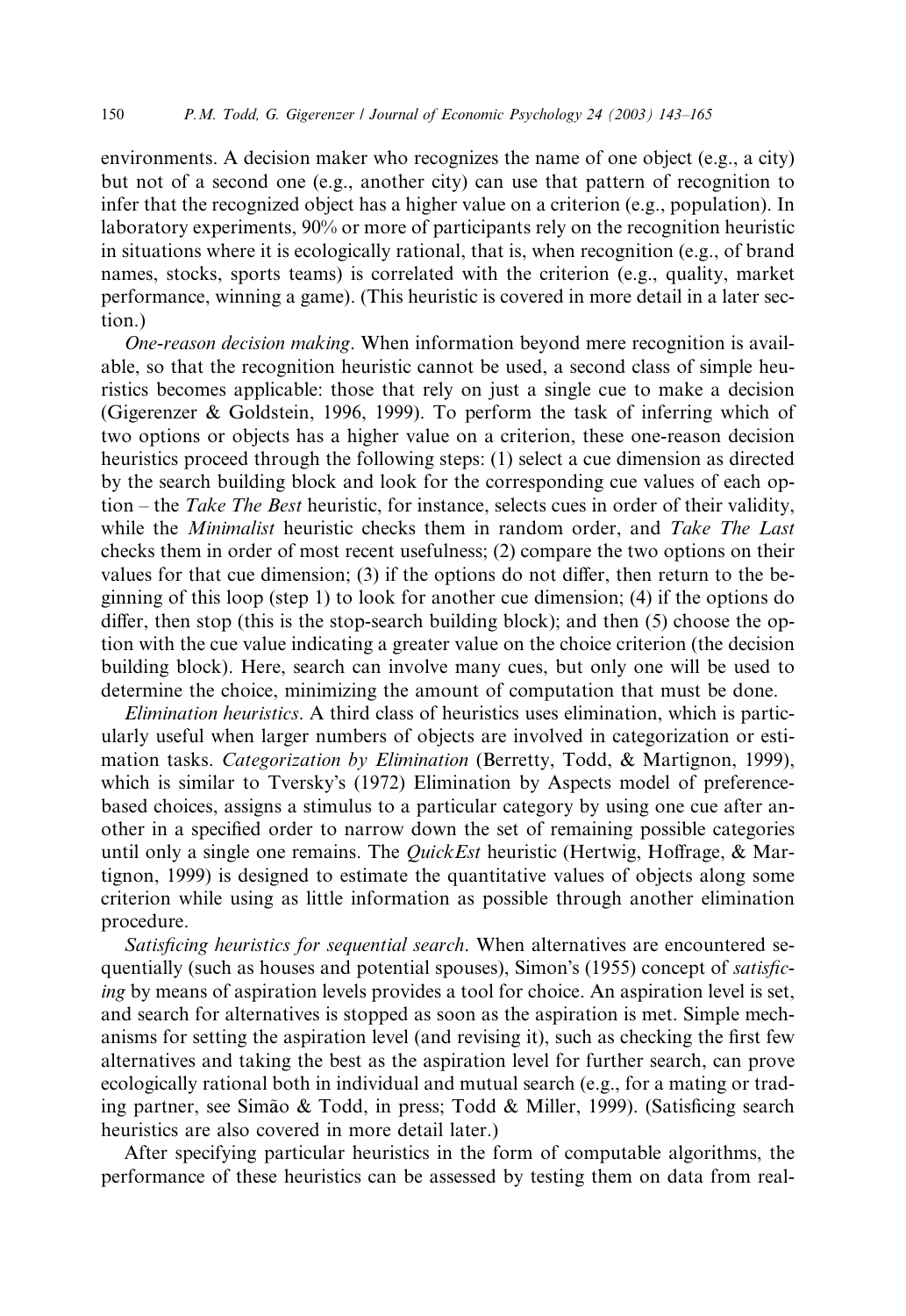world environments. While there may be no optimal strategies in many real-world environments, we can establish reasonable performance criteria. As a measure of the success of a heuristic, we compare its performance with the actual requirements of its environment, which can include making accurate decisions, in a minimal amount of time, and using a minimal amount of information. We have thus replaced the multiple coherence criteria – such as following the laws of logic and probability – with multiple correspondence criteria relating to real-world decision performance (Gigerenzer & Todd, 1999). These multiple criteria might be weighted differently in particular decision environments; in some situations, for instance, it may be more important to make a decision quickly rather than focusing on accuracy. However, one of the surprising empirical results to emerge from testing simple heuristics is that they need not always make such trade-offs. For instance, in comparing the performance of one-reason decision making heuristics against more traditionally rational mechanisms (including multiple regression and cue tallying) on a set of 20 real-world data sets, it was found that the fast and frugal heuristics used less information (about a third the number of cues on average) and still came close to – and, in the case of generalizing to new data, even beat – the performance of the more information-hungry and computationally expensive standard benchmark algorithms (Czerlinski, Gigerenzer, & Goldstein, 1999). Thus, in appropriately structured environments, simple heuristics can be faster, more frugal, and more accurate at the same time – no trade-off need be considered.

#### 3.2. Analysis of the ecological rationality of simple heuristics

How is such surprising performance possible? To find out, the next step in the ecological rationality research program is to analyze the structure of environments, the corresponding structure of the heuristics, and how the two fit together. Standard statistical models, and standard theories of rationality, aim to be as general as possible, so they make broad and mathematically convenient assumptions about the data to which they will be applied. But the way information is structured in real-world environments often does not follow convenient simplifying assumptions. For instance, whereas most statistical models are designed to operate on datasets where means and variances are independent, Pearson (1897) noted that in natural situations these two measures tend to be correlated, and thus each can be used as a cue to infer the other (Einhorn & Hogarth, 1981, p. 66). While general statistical methods strive to ignore such factors that could limit their applicability, evolution would seize upon informative environmental dependencies like this one and exploit them with specific heuristics if they would give a decision-making organism an adaptive edge.

Finding out when and how structures of information in environments can be used to good advantage by simple heuristics is thus a central component of the ecological rationality research program. Some of the types of information structures that have been explored so far, and their impact on the performance of particular heuristics, are listed below (see Gigerenzer et al., 1999, for more details).

Noncompensatory information. The Take The Best heuristic equals or outperforms any linear decision strategy when information is noncompensatory, that is, when the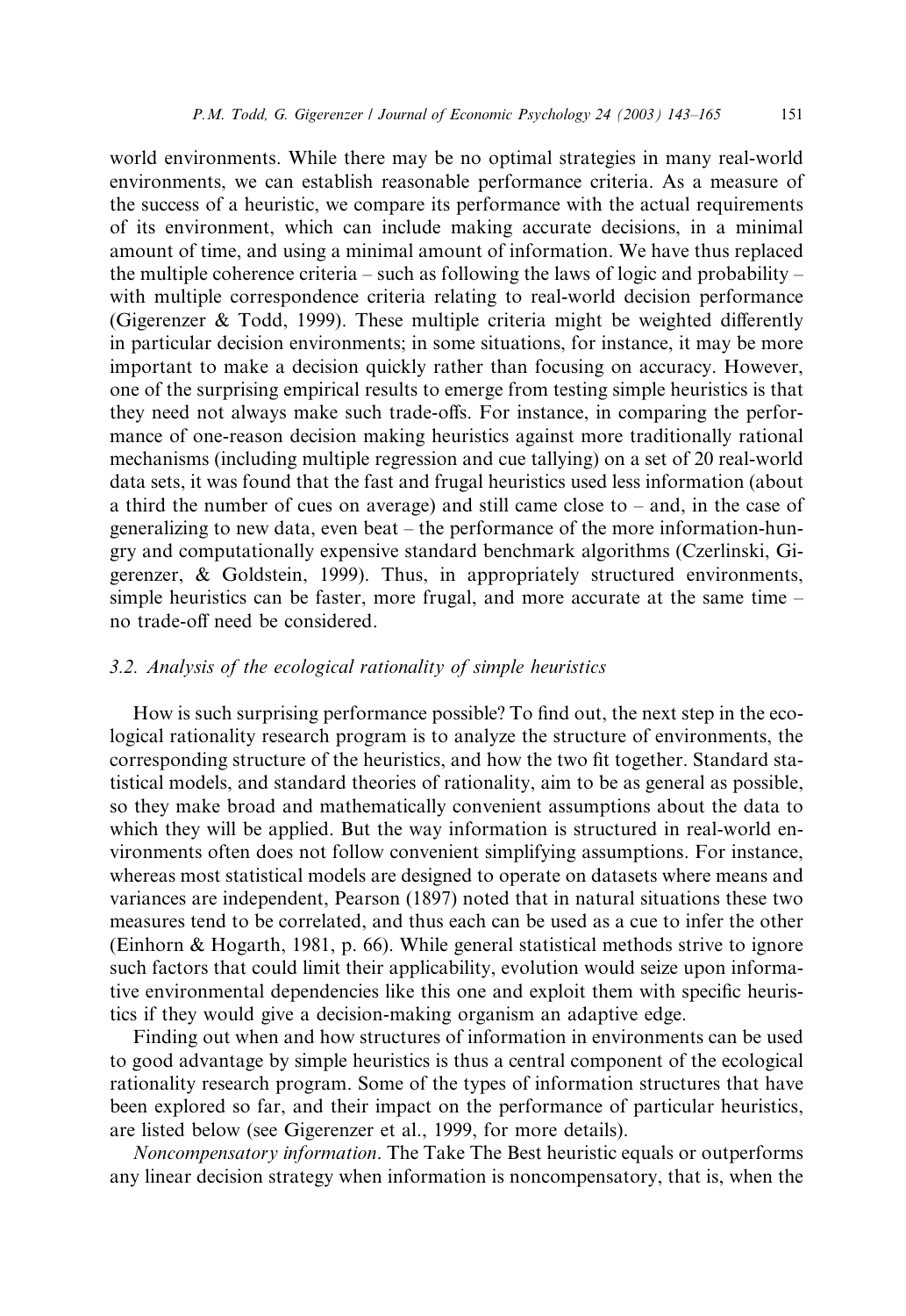potential contribution of each new cue falls off rapidly so that combinations of later cues cannot outweigh earlier ones (Martignon  $&$  Hoffrage, 1999). Such environments seem fairly commonplace, at least in an approximately noncompensatory form.

Scarce information. Take The Best outperforms linear models on average when few cues are known relative to the number of objects (Martignon & Hoffrage, 1999).

J-shaped distributions. Many environments are characterized by a distribution of criterion values in which small values are common and big values are rare (a socalled ''J-shaped'' distribution). Such distributions can be formed through natural phenomena such as accretionary growth (e.g., creating a J-shaped distribution of city populations or business sizes). The QuickEst heuristic (Hertwig et al., 1999) estimates quantities about as accurately as, and with considerably less information than, more standard complex estimation strategies when the criterion to be estimated follows a J-shaped distribution.

Decreasing populations. In situations where the set of alternatives to choose from shrinks over time, such as in a seasonal mating pool, a satisficing heuristic that commits to an aspiration level quickly will outperform rules that sample many alternatives before setting an aspiration (Dudey & Todd, 2002; Todd & Miller, 1999).

While simple heuristics are designed to apply to specific environments, they typically do not contain enough detail to match any one environment precisely. General strategies that can be made to conform to a broad range of environments, on the other hand, can end up being too highly focused to be of much real use – having a large number of free parameters to adjust can be a hindrance. This is because of the important difference between the two typical applications of a strategy, *fitting* (modeling a given set of data) and generalization (predicting new data). In fitting, it is usually true that the more parameters a model has, and the more information (cues) it uses, the better it will fit given data. In generalization, on the other hand, more is not necessarily better  $-$  a computationally simple strategy that uses only some of the available information can be more robust, making more accurate predictions for new data, than a computationally complex, information-hungry strategy. This failure of generalization, a phenomenon known as *overfitting*, strikes models with many free parameters, from multiple linear regression to neural networks, when they try to make sense of every piece of information they encounter. As Simon (1981, p. 44) put it, ''Although uncertainty does not ... make intelligent choice impossible, it places a premium on robust adaptive procedures instead of strategies that work well only when finely tuned to precisely known environments.''

Robustness goes hand in hand with speed, accuracy, and especially information frugality. Fast and frugal heuristics can reduce overfitting by ignoring the noise inherent in many cues and looking instead for the ''swamping forces'' reflected in the most important cues. Thus, simply using only one or a few of the most useful cues can automatically yield robustness. Furthermore, important cues are likely to remain important – the informative relationships in the environment are likely to hold true even when the environment changes. In contrast, the random fluctuations of noise and even the effects of smaller systematic factors may well frequently vary. Because of this difference, fast and frugal heuristics that pay attention to systematic informa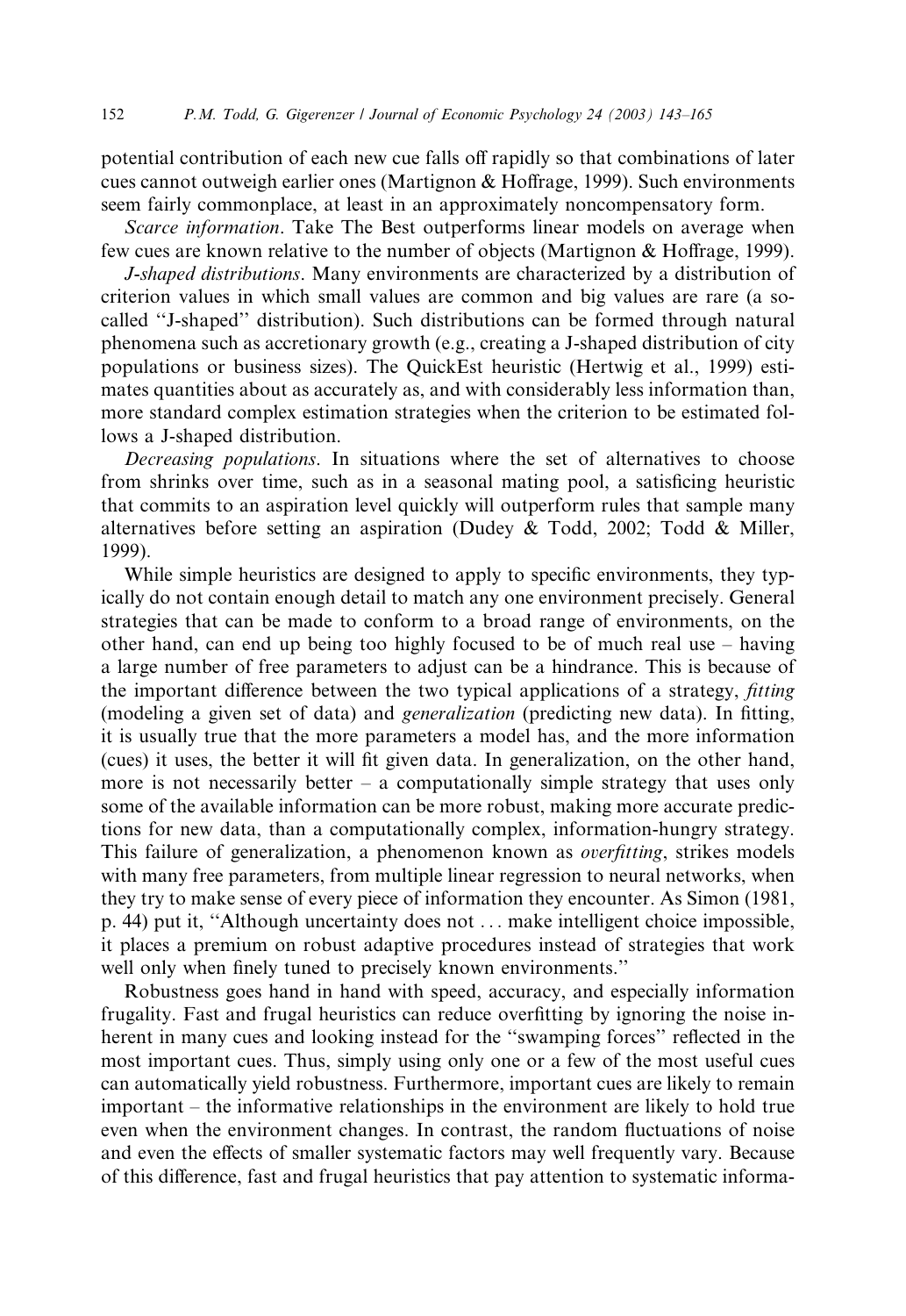tive cues while overlooking more variable uninformative cues can ride out environmental change without suffering much decrement in performance.

Of course, this immediately raises the question of how we know which cues are the most informative ones to use in the first place. Heuristics do not work well merely by using little information – they must use *appropriate* (little) information. For some decisions, evolution has equipped us with knowledge of the most important cues to pay attention to  $(e.g., a food's taste, a parent's face)$ . In other settings, we have mechanisms for learning useful cues, individually or from our culture (much research remains to be done to uncover these mechanisms). We also design and construct our own environments, explicitly or implicitly, to include salient useful cues that reduce our need to search for information; for instance, a wedding ring is a good cue of a married state, and a turn signal is a good cue of a driver's upcoming behavior. (Note that the problem of selecting which cues to use is related to the problem of selecting which heuristic to use, an open question discussed again at the end of this paper.)

In sum, by matching the structure of information in the environment with the structure implicit in their building blocks, heuristics can be accurate without being too complex. In addition, by being simple, these heuristics can avoid being too closely matched to any particular environment, and hence can escape the curse of overfitting. This marriage of structure with simplicity produces the counterintuitive situations in which there is little trade-off between being fast and frugal and being accurate.

## 3.3. Empirical investigations of simple heuristics

The research program described so far encompasses three big questions: (1) What are reasonable heuristic principles for guiding information or alternative search, stopping search, and making a decision using the results of that search? (2) When and why do these heuristics perform well, that is, how can they be ecologically rational? (3) How well do fast and frugal heuristics actually perform in real-world environments? By precisely modeling cognitive processes that work with limited resources and fit to particular environment structures, answering these questions helps us to show how ecological rationality emerges from real psychology. Exploring just these three questions is sufficient if we are interested in investigating new heuristics for various applied settings – the realms of artificial intelligence and decisionsupport systems, for instance. But because we are also concerned to discover the principles that guide natural human and animal behavior, we must add a fourth question to our research program: What is the evidence that humans or animals use specific fast and frugal heuristics?

As Simon pointed out, experimental tests of particular cognitive mechanisms are a challenge, because effectively adaptive behavior ''will reflect characteristics largely of the outer environment ... and will reveal only a few limiting properties of the inner environment'' (Simon, 1981, p. 66). Thus, gathering data about the outcomes of decision making is typically insufficient to determine the underlying mechanisms; moreover, many mechanisms can generate the same outcomes in common situations. One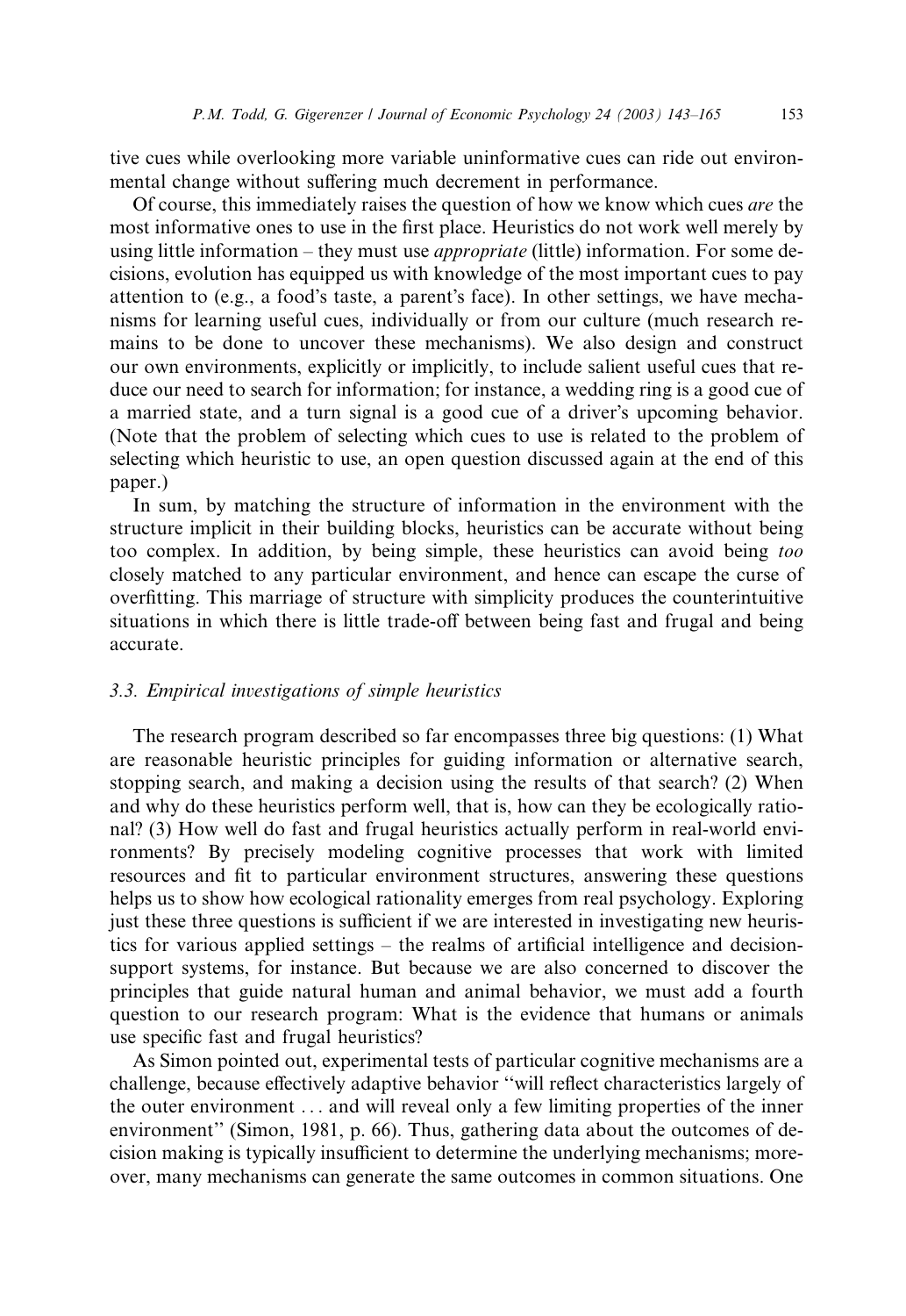approach is then to present people with uncommon situations and observe how their decision mechanisms ''break'' – this is the method usually adopted in the generation and study of cognitive illusions (e.g., Piattelli-Palmarini, 1994), and has been proposed by Simon as well.<sup>3</sup> But such a method is inappropriate for understanding how heuristics and environment structures fit together well. Instead, experiments that focus on elucidating the process of decision making – again, as also proposed by Simon (Ericsson & Simon, 1993) – are likely to be more profitable (see, e.g., Rieskamp & Hoffrage, 1999).

Experimental evidence is growing that humans do indeed use simple heuristics to make decisions in an ecologically rational manner, using as little information as possible and tailoring their information and option search to the structure available in the environment. Experts have been shown to base their judgments on surprisingly few pieces of information (Shanteau, 1992). In other studies, people have been found to trade off the effort involved in making a choice against the accuracy of that choice, and choose a quick and simple decision strategy that would achieve the desired balance (Payne, Bettman, & Johnson, 1993). Situations in which people use only a single piece of information to make a choice have also been studied, both in the case of the recognition heuristic (Goldstein & Gigerenzer, 1999, 2002), and the Take The Best and other one-reason decision heuristics (Bröder, 2000; Newell  $\&$  Shanks, in press; Rieskamp & Hoffrage, 1999).

The evidence for the use of simple heuristics can also take the form of demonstrations of their impact on other aspects of human cognition. For instance, by exploring the effects of the Take The Best heuristic when it is used in memory updating, the first process model of the well-known hindsight effect in memory was proposed and experimentally supported (Hoffrage, Hertwig, & Gigerenzer, 2000). This model predicts about 75% of individual occurrences of hindsight bias and reversed hindsight bias, whereas earlier verbal accounts were unable to make any predictions at the level of individual items and participants.

In addition, it is important to look for the presence of simple heuristics in settings outside of the laboratory. Discovering how people process information to make judgments and decisions in their everyday lives – as well as how to structure information so that better decisions can be made (see Gigerenzer & Hoffrage, 1995) – can have important real-world implications in domains ranging from deciding on guilt in the courtroom to choosing whether or not to have a risky medical test. Empirical studies have shown that taking the ecologically rational decision heuristics of humans into account when communicating medical or legal information can help people to make better decisions in such domains (Hoffrage, Lindsey, Hertwig, & Gigerenzer, 2000).

<sup>&</sup>lt;sup>3</sup> "In a benign environment we would learn from the [system] only what it had been called upon to do; in a taxing environment we would learn something about its internal structure – specifically about those aspects of the internal structure that were chiefly instrumental in limiting performance.'' (Simon, 1981, p. 16)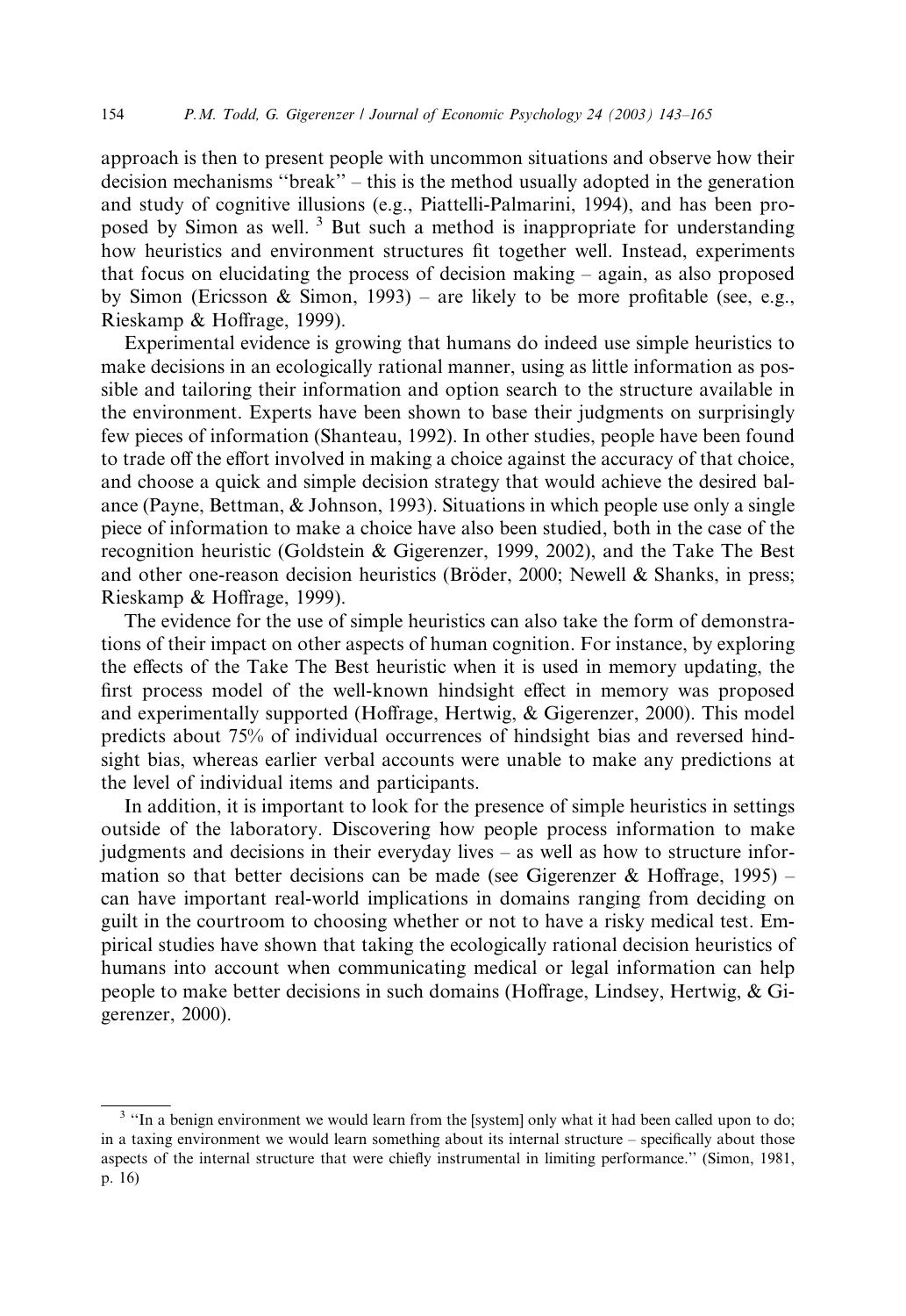#### 4. Two examples of simple heuristics

To give a further concrete indication of how ecological rationality can be studied, we next present in more detail two types of bounded decision mechanisms that Simon considered crucial (Simon, 1990; see also Simon, personal communication quoted in Gigerenzer, in press): recognition-based inference, and satisficing search keeping track of the best item seen so far. In both cases, we describe specific heuristics that have been proposed and the tests that have been used to explore when and how they can be ecologically rational.

#### 4.1. Ignorance-based decision mechanisms

One of the simplest forms of decision that can be made is to select one option from two possibilities, according to some criterion on which the two can be compared. What simple cognitive mechanisms can be used to make this type of decision? This will depend on the amount and type of information that is available in the environment. If the only information available is whether or not each possibility has ever been encountered before, then the decision maker can do little better than rely on his or her own partial ignorance, choosing recognized options over unrecognized ones. This kind of ''ignorance-based reasoning'' is embodied in the recognition heuristic mentioned earlier (Goldstein & Gigerenzer, 1999, 2002): When choosing between two objects (according to some criterion), if one is recognized and the other is not, then select the former. For instance, Norway rats have evolved to behave according to a rule of this type, preferring to eat things they recognize through past experience with other rats (e.g., items they have smelled on the breath of others) over novel items (Galef, 1987).

Following the recognition heuristic will be ecologically rational – that is, will yield correct responses more often than would random choice – in those environments in which exposure to different possibilities is positively correlated with their ranking along the decision criterion being used. Thus, the rats' food preference copying presumably evolved because the things that other rats have eaten (i.e., recognized items) are more often palatable than are random (unrecognized) items sampled from the environment. Such useable correlations are likely to be present in species with social information exchange where important environmental objects are communicated and unimportant ones are ignored (see Todd  $&$  Kirby, 2001, for a simulation testing this idea). But could an organism faced with a recognized and an unrecognized alternative use more than just recognition, for instance, use what else it knows or can find out about the recognized object, to make a better choice between the two? In some cases yes – but often extra knowledge and the time taken to access and process that information will not yield a much improved answer.

Goldstein and Gigerenzer (1999) investigated this question in an environment consisting of pairs of all German cities with over 100,000 inhabitants (i.e., the 83 largest German cities), where the task was to decide which of the two cities in each pair was larger. Because we hear about large cities more often than small cities, using recognition to decide which of two cities is larger will often yield the correct answer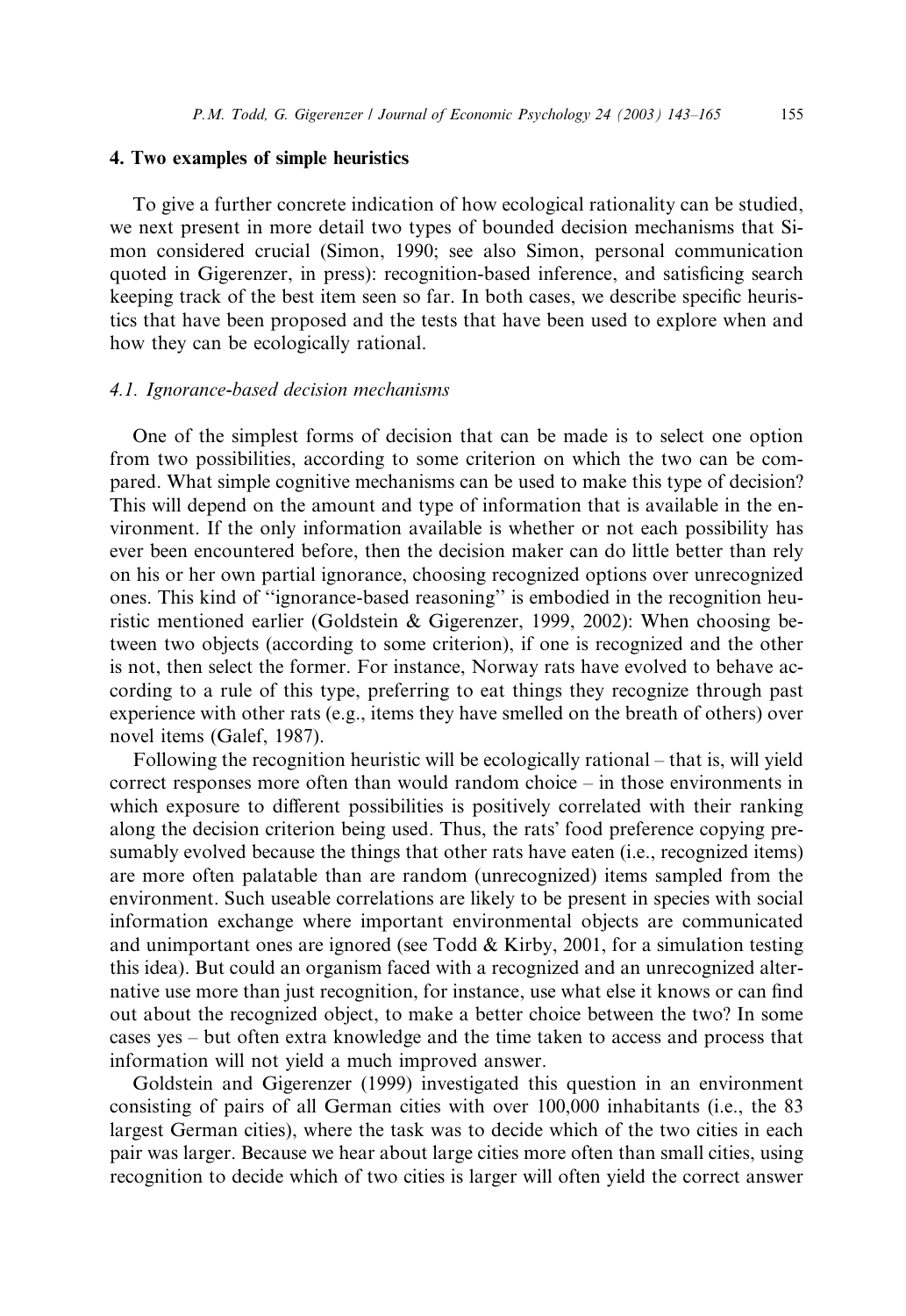(in those cases where one city is recognized and the other is not). If only recognition could be used to make this decision (with average recognition rates for each city assessed from a survey of American students, and around half of the cities assumed to be recognized), accuracy across all pairs could reach  $65%$  – well above chance performance. When nine informative cues were added for the recognized cities and multiple regression used over these cues to determine the larger city, accuracy only went up by about another 7%, and most of this increase was for more accurate choices in pairs where both cities were recognized. Thus in this case, extra time and knowledge provide little benefit over the recognition heuristic in those decisions where one alternative is recognized and the other is not.

In fact, adding more knowledge for the recognition heuristic to use, by increasing the proportion of recognized objects in an environment, can even decrease decision accuracy. This less-is-more effect, in which an intermediate amount of (recognition) knowledge about a set of objects can yield the highest proportion of correct answers, is straightforward from an information theory perspective, but surprising from a cognitive one. Knowing more is not usually thought to *decrease* decision-making performance, but when using simple heuristics that rely on little knowledge, this is exactly what is theoretically predicted, and can be found experimentally as well (Goldstein & Gigerenzer, 1999, 2002).

How widely these findings apply in other environments and tasks must still be determined. There is already some evidence that the recognition heuristic can outperform strategies relying on much more knowledge and computation in a very complex and dynamic environment: the stock market. When deciding which companies to invest in from among those trading in a particular exchange, the recognition heuristic would lead us to choose just those that we have heard of before. Such a choice can be profitable assuming that more-often-recognized companies will typically have betterperforming stocks. This is a reasonable assumption, given that many companies that are large and successful now spend vast amounts to build their brands, working to get consumers to recognize their name (and associate it with as many aspects of daily life as possible) much more than striving to develop their products (Klein, 2000).

This assumption has also been experimentally tested by asking several sets of people what companies they recognized and forming investment portfolios based on the most familiar firms (Borges, Goldstein, Ortmann, & Gigerenzer, 1999). Nearly 500 people in the United States and Germany were asked which of 500 American and 298 German traded companies they recognized. To form portfolios based on very highly recognized companies, we used the American participants' responses to select their top 10 most-recognized German companies, and the German responses to choose the top 10 most-recognized American firms. In this trial performed during 1996–1997, the simple ignorance-driven recognition heuristic beat highly trained fund managers using all the information available to them, as well as randomly chosen portfolios (which fund managers themselves do not always outperform). This does not prove that people use the recognition heuristic when making such choices (though common investment advice suggests this is so), but it does show that heuristics designed to be fast and use as little information as possible can perform well even in a complex environment. Furthermore, here the measure of performance is not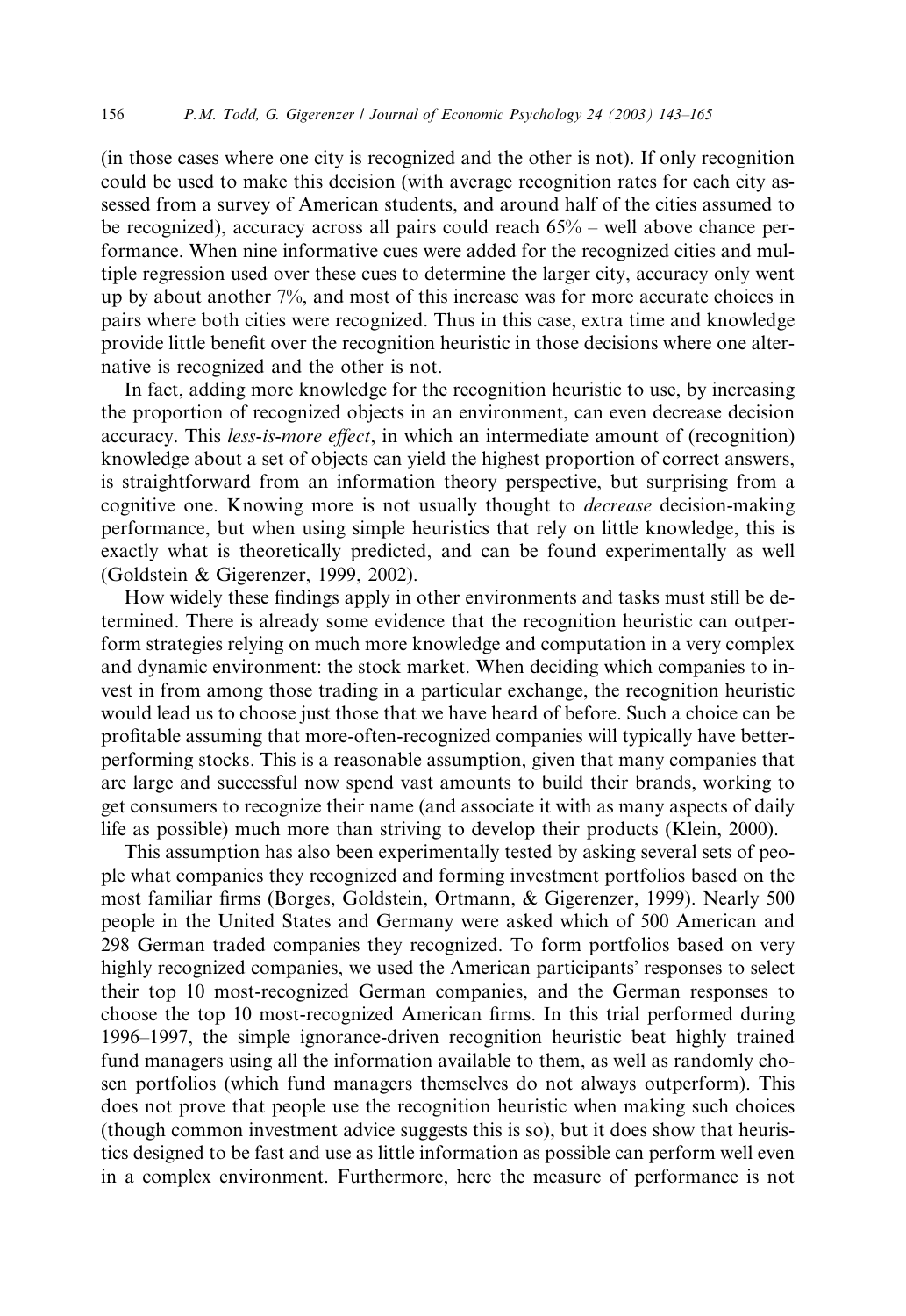merely decision accuracy measured in terms of the correct choices, but rather the more realistic yardstick of resources accrued. Some ''correct'' stock choices could be worth much more than others, and it is important to compare decision heuristics where possible in a manner that takes the value or significance of their individual choices into account.

### 4.2. Satisficing heuristics for sequential choice

The recognition heuristic can help agents make good choices with a minimum of information when confronted with multiple options to choose between simultaneously. But many of the important decisions we face are not structured this way – rather, we often must choose between a set of options that we do not see all at once, but one after another, sequentially. This happens for instance when we are trying to find the best price on tomatoes as we drive from store to store, or deciding between potential mates met one at a time, or finding a new house among those that come on the market over some extended period. These situations are typically characterized by low (or zero) probability of being able to recall, or return to and choose, previously seen options once they have been passed by (e.g., a nice house on the market one month will probably be sold by the next). The problem then becomes one of deciding when to stop searching and select the currently available option.

How can we make a good choice in such a sequential setting? This depends on how much knowledge we have. For instance, we might know the distribution of possible values of the options we might encounter, and we might have a limited number of possible options that we can check, in which case we can compute the optimal point to stop search so as to balance the gain from the particular chosen option against the risk of missing a better option later on (DeGroot, 1970). But what is the minimal amount of information that could be used for these sequential choices? While this is a difficult question to answer, one possible approach is to use only a single bit of information registered for each option, corresponding to whether  $(bit = 1)$  or not  $(0)$  the current option is the best one seen so far. Then, each sequence of possible options would be conceived of as a binary string of 1's and 0's, and the decision maker would just have to decide where to stop (usually on a 1).

Note that a fair amount of processing may have to go into determining the value of this best-so-far cue for each option, comparing its criterion value to that of the previous best-so-far candidate (which must therefore be stored somehow); but the same is true of the recognition heuristic, which makes use of a simple binary cue – is the object recognized or not? – that must itself be computed with further (potentially complex) machinery such as a face recognition mechanism. We are interested here in the simpler higher-order cognitive decision mechanisms that can be built upon the outputs of possibly more complex lower-level mechanisms including perception and categorization (see Todd, 1999).

Given this minimal-information framework, we now want to ask, how can a decision maker go about finding a good option, and how well will the decision maker be able to do? The answers all depend on what our definition of ''good'' is (see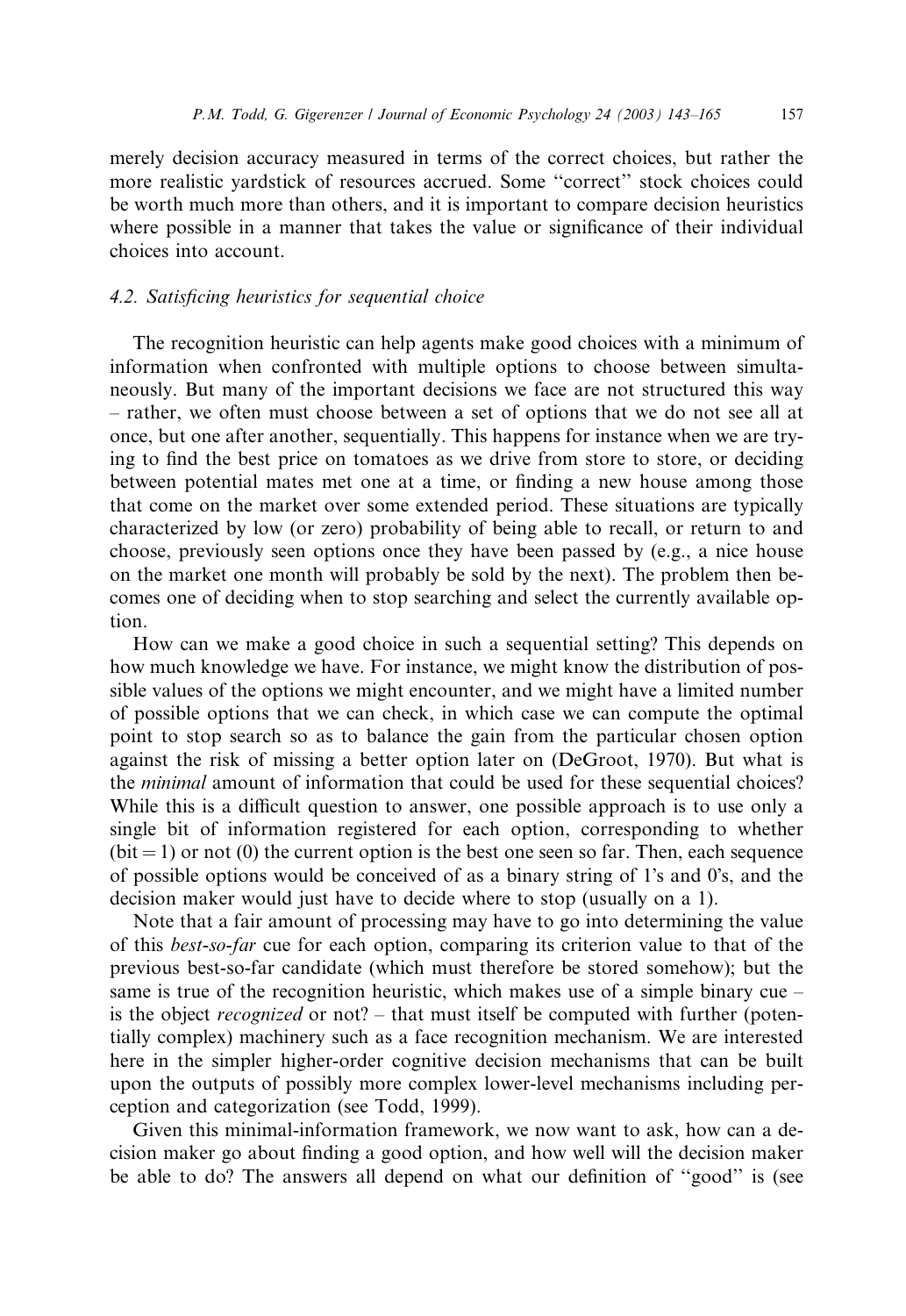Dudey & Todd, 2002, for a more detailed exploration). We start with perhaps the most widely studied version of this sequential search problem, in which ''good'' is defined as having a high probability of finding and choosing the single best candidate in the available set of options. This version is known in probability theory as the *secretary* (or *dowry*) *problem*. In the secretary problem it is the searcher's aim to find the (one) best of N applicants for a job as a secretary, with the assumption that they can all be arranged on a single dimension of overall quality. The applicants are presented to the searcher sequentially in a random order and the searcher has no knowledge about the distribution of the applicants' quality values. With each new applicant, the searcher learns the quality (or current rank in the strictest version) of this applicant, and then must choose between stopping the search and thus hiring the current applicant or continuing the search to look for a better applicant. If the searcher continues she cannot go back and choose an earlier applicant – that is, there is no ability to ''recall'' past applicants in this search.

To maximize the chance of selecting the best applicant in the secretary problem setting, the searcher should sample the first 37% of the applicants and the select the first candidate thereafter who is better than all previous applicants. (See Ferguson, 1989, for a review of the literature on the secretary problem and this optimal solution.) One simple way to do this is to set an aspiration level equal to the quality of the best applicant seen so far, and then after 37% of the applicants have been seen, remember this level and use it to stop the search with the next applicant seen who exceeds this threshold – an approach following Simon's  $(1955)$  notion of aspiration-based satisficing search, though here with an optimal method for setting the aspiration level. Alternatively, using the best-so-far cue, one can just pass by the first 37% of the population and then take the next applicant encountered with a value of 1 on this cue. While this approach is optimal given the problem setting, it only yields a success rate of 37%, and on average requires searching through 74% of the population before stopping.

Seale and Rapoport (1997) studied the behavior of people engaged in a sequential search problem equivalent to the secretary problem. They regarded the optimal 37% rule as only a benchmark and put more emphasis on finding simple heuristics that would be a better explanation of the actual behavior of the participants in their studies. They proposed three such heuristics, namely a *cut-off rule*, a *candidate count rule*, and a successive noncandidate rule. The cut-off rule is a generalization of the optimal solution, where searchers simply pass by a certain number (not necessarily the optimal number) of applicants and then hire the next encountered top-ranked applicant. Each applicant that is top-ranked at the moment of being interviewed is termed a candidate. The candidate count rule then simply implies choosing the nth candidate seen. The successive noncandidate rule on the other hand chooses the first candidate that is interviewed after observing at least  $k$  consecutive noncandidates – that is, it stops searching after the gap between successive candidates has grown sufficiently large. All of these heuristics demand only minimal cognitive requirements (mainly counting and computing the best-so-far cue).

To test these heuristics, Seale and Rapoport (1997) first showed by means of Monte Carlo simulations that the rules can be very effective at finding the best ap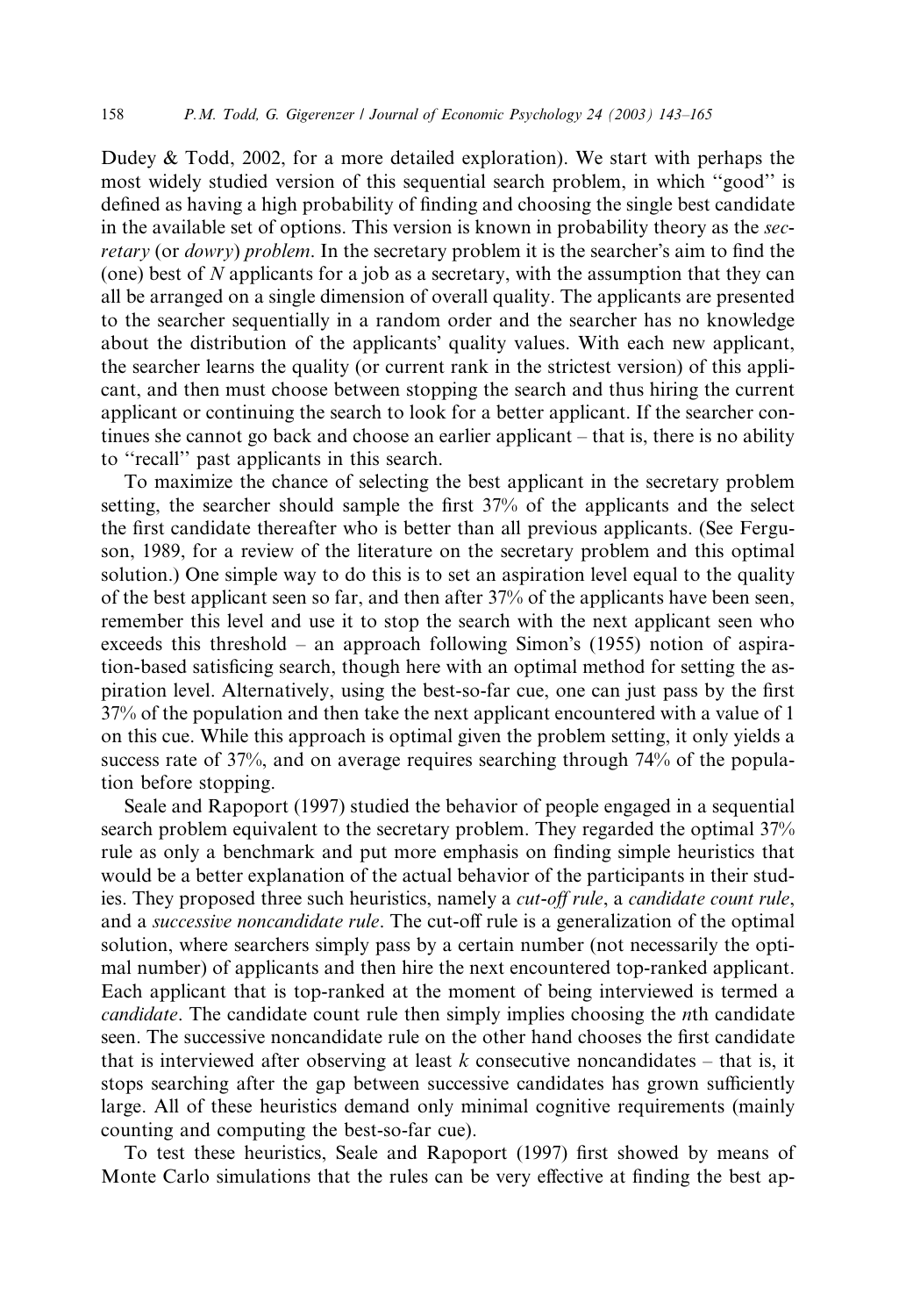plicant (in comparison to the benchmark 37% rule). With the best parameter choice, the cut-off rule is obviously identical to the optimal benchmark solution, while the successive noncandidate rule also matches the benchmark 95% of the time; the candidate count rule does rather more poorly. Next, Seale and Rapoport compared the predictions of the three search heuristics with the actual behavior of their participants when searching through sequences of 80 values (presented as relative ranks). The cut-off rule was most successful in this regard, being most consistent with observed search behavior (accounting for between 41% and 74% of the decisions made) for 21 out of 25 participants. The successive noncandidate rule gave the best fit for 8 of the 25 (matching the performance of the cutoff rule for some participants), while the candidate count rule best matched only one participant's decisions. Thus, some form of cut-off rule seems to work well and to describe what people are doing in sequential search situations of this type.

Cut-off rules using the minimal best-so-far cue also work well when the goals of search are changed. In the original secretary problem, the single best option is the only good one. But this strictest-possible payoff function would be found in few natural situations. In many species, most animals find some mate, some food source, and some place to live (and indeed most companies find some secretary), and thus receive some payoff, even if not the highest possible payoff. Thus in these cases, a payoff proportional to the quality of the alternative chosen (e.g., the typing speed of the hired secretary) is more appropriate than the all-or-none payoff of the standard secretary problem. Alternatively, the search payoff function could fully reward only choices made in the top 10% or 25% of all available alternatives (e.g., if only a quarter of available habitats have enough water for survival) and give zero payoff to all other choices. Todd and Miller (1999) examined the performance of cut-off rules with such different payoff structures, and found that little search was needed before a good aspiration level could be set. For instance, after checking only a dozen applicants and then taking the best seen so far, the chance of picking an applicant in the top 10% (out of 100–1,000 possible applicants) was near its maximum level of over 80%.

More generally, in environments where possible options are encountered independently, one after another, with no knowledge of their distribution and no recall available, searchers can be ecologically rational by simply using the best-so-far cue with the cut-off (or successive noncandidate count) rule and a low parameter value. This approach (e.g., Todd and Miller's "Try a dozen" rule) is a simple way to perform well, according to multiple criteria, in sequential search. However, the ecological rationality of such rules breaks down in slightly different search environments. When the population of potential options is decreasing in value over time, then using the best-so-far cue is a bad idea, because a new best-so-far option is unlikely ever to be seen (Dudey & Todd, 2002). Such decreasing-value environments could arise for instance in a pool of potential mates as a breeding season progresses and the best individuals are mated and taken out of the pool first. Rules that could stop search on applicants that are not candidates (i.e., not the best seen so far) would clearly fare better in these environments.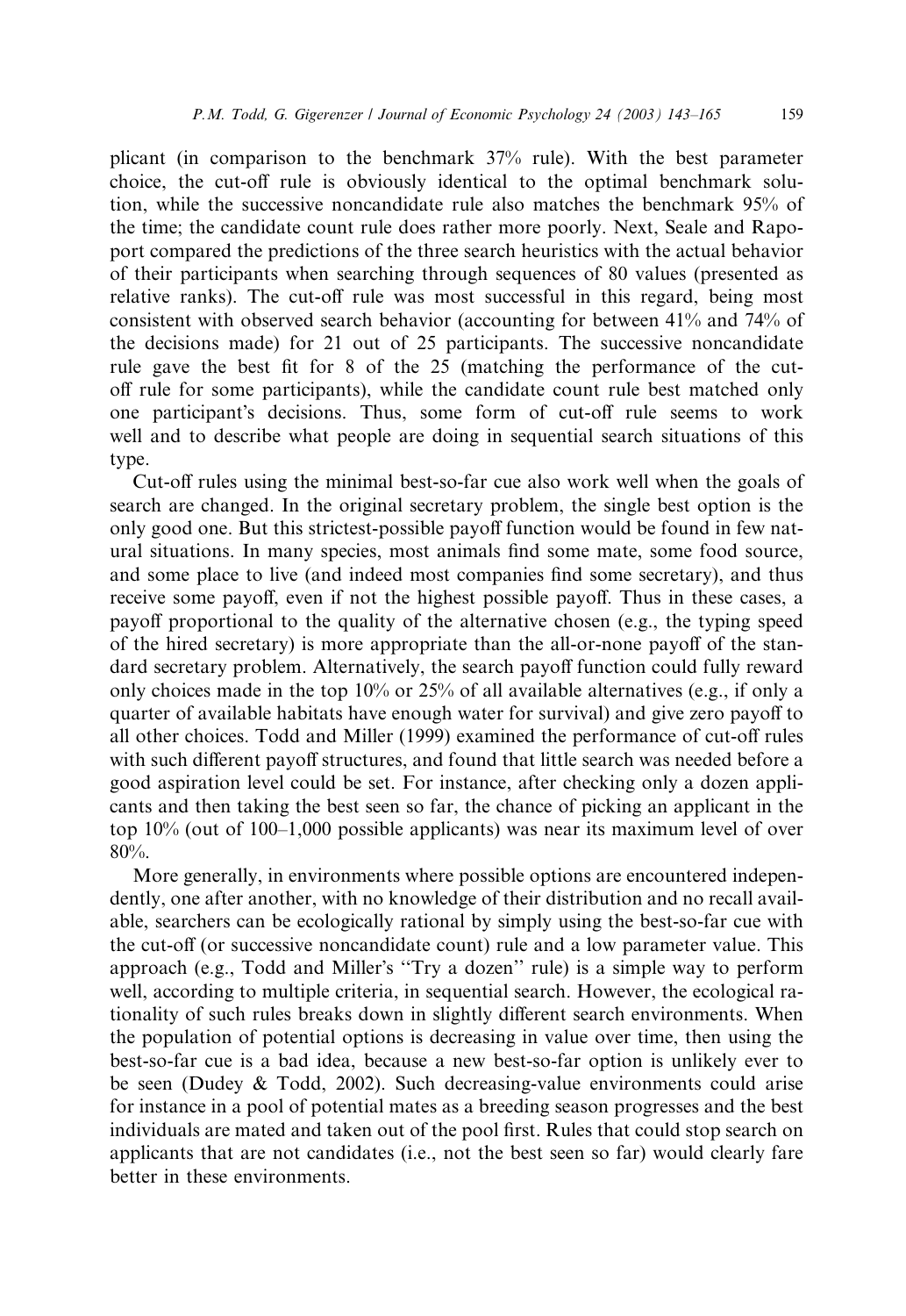## 5. Benefits of cognitive limits

Studying ecological rationality enables us to go beyond the widespread fiction that basing decision making on more information and computation will always lead to more accurate inferences. There is a point at which increasing information and information processing can actually do harm, as we indicated earlier in our discussion of robustness through simplicity and the less-is-more effect when using the recognition heuristic. But more than this, there are cases where cognitive limitations actually seem to be beneficial, enabling new functions that would be absent without them, rather than constraining the possible behaviors of the system (see Hertwig  $\&$ Todd, in press, for a detailed account). When Simon (1981, p. 66) spoke of the ''limiting properties of the inner environment,'' he downplayed this possibility. <sup>4</sup>

Here we mention just a pair of examples. First, limitations in human cognitive capacity may actually lay the groundwork for inferences of causality in terms of the early detection of covariation. Kareev (1995, 2000) has argued that limited working memory capacity forces people to rely on small samples of information drawn from real-world environments or long-term memory. Such small samples, however, may have an advantage: They can increase the chance of detecting a correlation in population. This is because a small sample has a greater likelihood than a large sample of exhibiting a magnified estimate of the real correlation in the sampled population. Kareev has amassed theoretical and empirical evidence for this idea, leading him to propose that cognitive limitations in working memory are not a liability but in fact enable important adaptive functions such as the detection of covariation. While his conclusions have proven controversial, they are important if correct: The ability to detect contingencies early – that is, after little sampling of the environment – would be particularly useful in domains where the costs of false alarms are outweighed by the benefits of exploiting discovered contingent relationships.

Stronger arguments about the benefits of cognitive limitations have been made for the domain of language learning. Newport (1990) has proposed that the constraints of the developing brain are a necessary hindrance for a first language to be learned fluently. This leads to another type of ''less-is-more'' phenomenon: Lesser ability to remember and process morphological and semantic components into form-meaning mappings in young children allows them more rapidly and accurately to learn those mappings that they do acquire, and then to build further upon these as language learning proceeds. Late language learners, in contrast, may falter when attempting to learn the full range of semantic mappings with their mature mental capacities all at once. Elman (1993) captured this phenomenon in a neural network model of language acquisition. He described the restrictions of the developing mind as enabling accurate early learning about a small portion of the environment, which then provides a scaffold to guide learning and hypothesizing about the rest of the

<sup>4</sup> However, at other points Simon did emphasize the usefulness of constraints as opportunities and guides for creative processes, particularly in design (Simon, 1981). March (1978) follows this approach in considering how best to engineer decision systems that capitalize on peoples intelligent use of their own constraints in predicting their future preferences.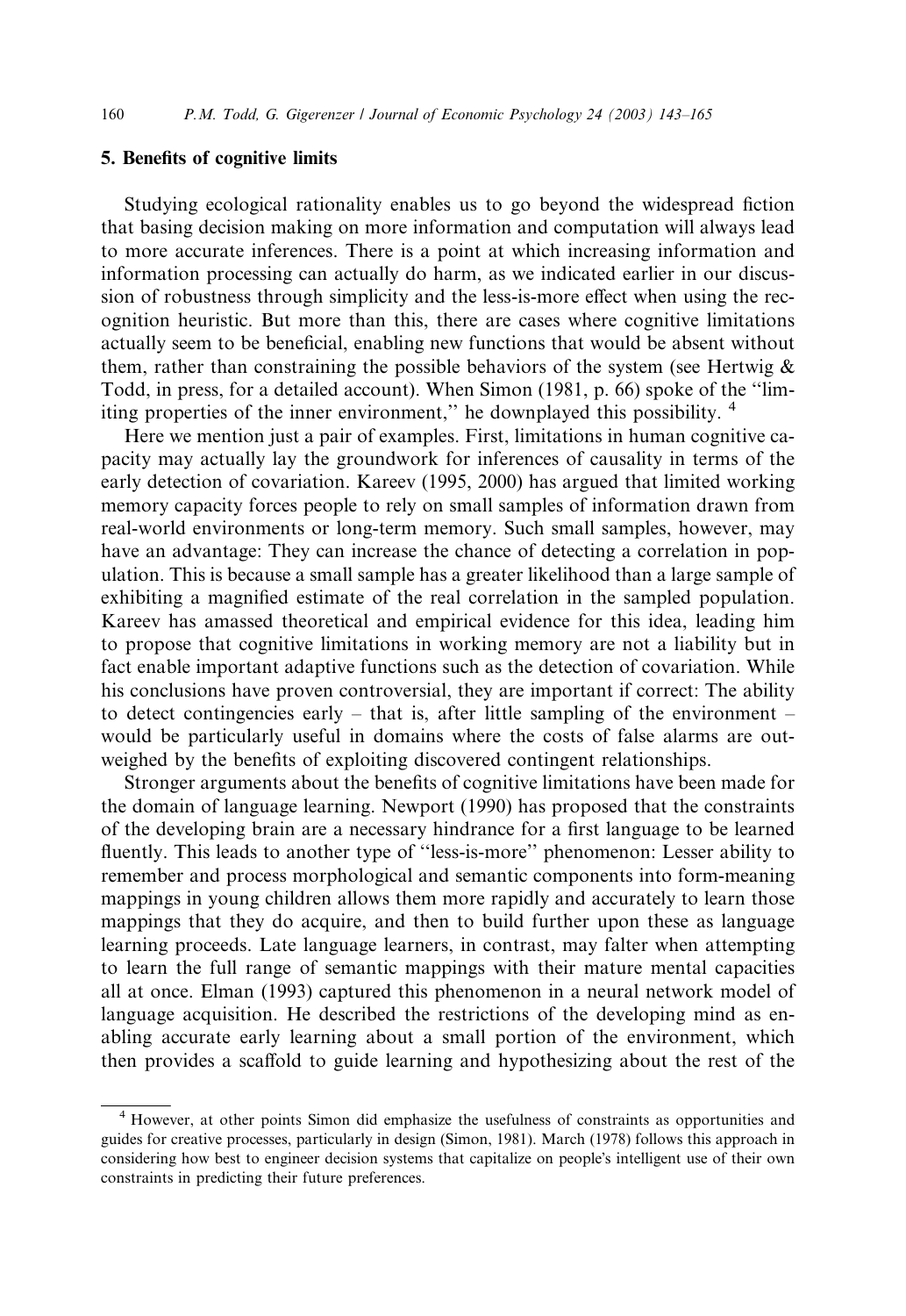environment in fruitful, adaptive directions. Cognitive ''constraints'' are no longer a negative limitation of our (or our children's) ability to behave adaptively in our environment-rather, ''the early limitations on memory capacity assume a more positive character ... they act as a filter on the input, and focus learning on just that subset of facts which lay the foundation for future success'' (Elman, 1993, pp. 84–85).

Such arguments, while still under debate (see, e.g., Rohde & Plaut, 1999), suggest an even bolder hypothesis. Rather than adhering to the usual assumption that simple decision-making strategies have evolved (or arose through learning) in response to the cognitive limitations of the human mind, we can reverse this causality and ask whether the constraints may have arisen in support of the evolution of simple strategies. That is, given that cognitive capacities are free parameters that have been adjusted in the course of evolution, the ability to use simple heuristics may have required the evolution of no more than a certain limited amount of cognitive capacity necessary to execute those heuristics. This argument requires that simple heuristics had a selective advantage over more complex cognitive strategies (which would have required more processing power). But we have already seen that such advantages do exist, in terms of speed and robustness and enabling new functionality. Thus, the benefits of simple limited decision mechanisms may actually partly underlie the emergence of bounded rationality itself.

#### 6. Where to next

In this paper we have seen some of the progress being made in the study of ecological rationality as inspired by Simon's conceptions of a more psychologically plausible understanding of the workings of the mind. Exploring the contents of the mind's adaptive toolbox – finding the environmentally matched heuristics we use in particular situations, as well as the building blocks that compose them – remains the overarching goal. A number of questions in more specific areas also fall within this goal, including:

Selecting heuristics. How does the mind choose which heuristic to use? A fast and frugal mind would not employ a meta-level algorithm that makes optimal cost–benefit computations to select a heuristic. The fact that heuristics are designed for particular tasks, rather than being general-purpose strategies, solves part of the selection problem by reducing the choice set. In other cases, the associations between appropriate heuristics for particular situations may be learned – the environment may take care of selection for us. Can we identify other selection mechanisms?

Social norms and emotions. What simple heuristics do people use for navigating the complexities of social domains? How are heuristics acquired socially, for instance through imitation, word of mouth, or cultural heritage? Can social norms, cultural strictures, historical proverbs, and the like enable fast and frugal social reasoning by obviating cost–benefit calculations and extensive information search? Relatedly, do emotions facilitate rapid decision making by putting strong limits on the search for information or alternatives, as when falling in love stops partner search and facilitates commitment? The search for evidence for the decision-making functions of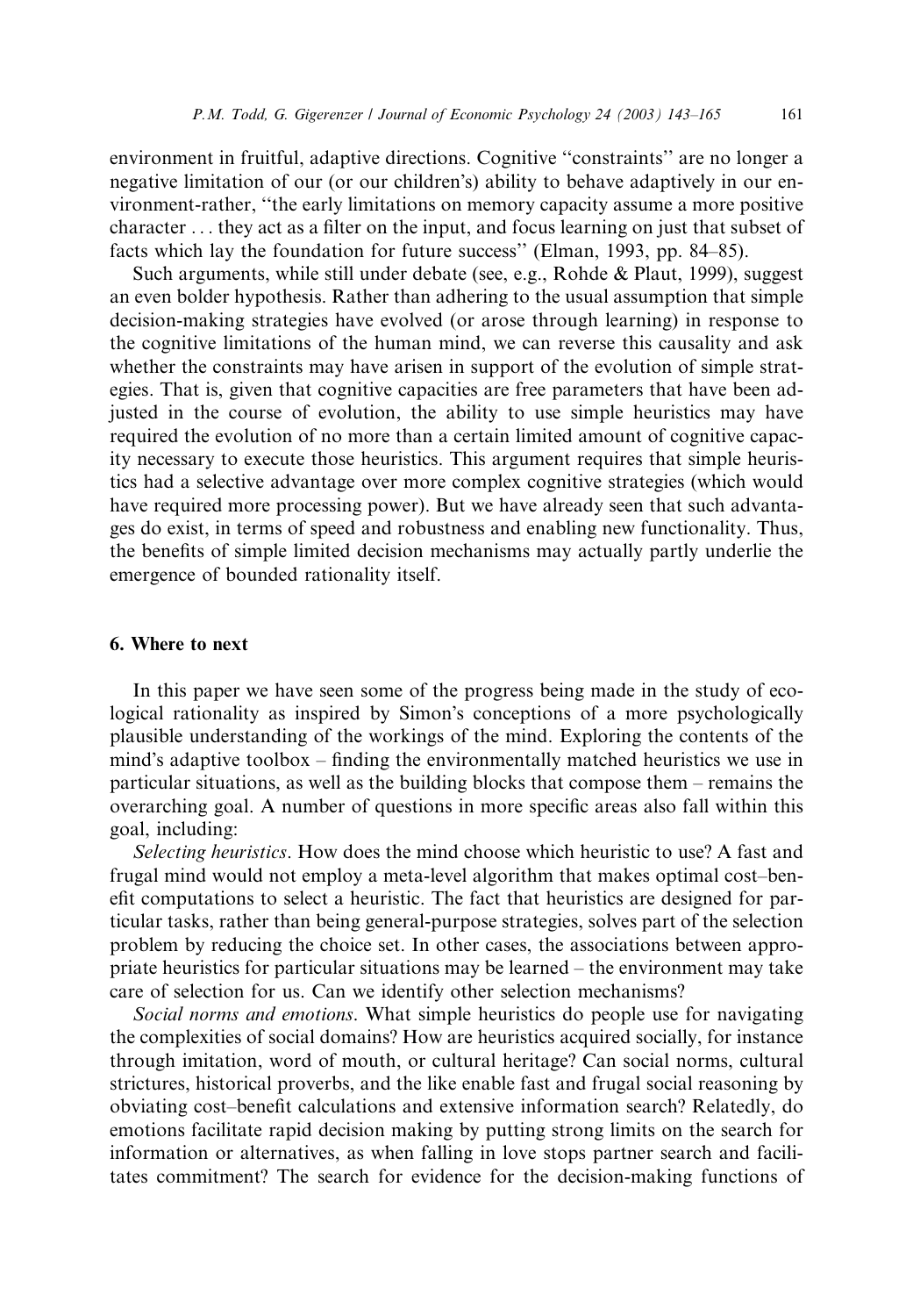these cultural and emotional processes is one of the most important areas to be mapped out (see, e.g., Hanoch, 2002, for an approach following Simon).

Describing environment structure. What is the appropriate set of concepts for describing those aspects of environment structure, whether physical or social, that shape the design and performance of decision heuristics? Here one can turn for inspiration to other fields, including ecology and statistics, that have analyzed environment structure from different perspectives. Evolutionary psychology reminds us to reflect on possible differences between present and past environments, by considering the important adaptive problems our ancestors faced, the information available in their environment to solve those problems, and how these inputs have changed in the modern world (Cosmides & Tooby, 1987, p. 302). Furthermore, we should consider how environments are constructed by the decision makers living and acting in them, and how for instance socially emergent patterns can interact with the heuristics of individuals in turn.

Most of these questions were anticipated by Simon during his long career, and they remain as challenges today. In promoting the importance of the structure of the environment for understanding how real organisms can behave sufficiently well given their bounded rationality, Simon opened up a new direction for psychological and economic research that has been all-too-little explored since. As he put it at the end of his groundbreaking paper on environment structure in 1956:

The analysis set forth here casts serious doubt on the usefulness of current economic and statistical theories of rational behavior as bases for explaining the characteristics of human and other organismic rationality. It suggests an alternative approach to the description of rational behavior that is more closely related to psychological theories of perception and cognition, and that is in closer agreement with the facts of behavior as observed in laboratory and field. (Simon, 1956/1979, p. 28)

Our concept of ecological rationality is intended to highlight both of Simon's stated bounds on cognition, the internal and the external, the mind and the world, and the way that human rationality emerges between them. By exploring the particular fast and frugal heuristics and other psychological mechanisms that fill the mind's adaptive toolbox, and explicating how these mechanisms work by exploiting particular environment structures, we hope to fulfill some of the promise of the new direction laid out by Simon nearly half a century ago.

## **References**

- Berretty, P.M., Todd, P.M., & Martignon, L. (1999). Categorization by Elimination: Using few cues to choose. In G. Gigerenzer, P.M. Todd, and the ABC Research Group, Simple heuristics that make us smart (pp. 235-254). New York: Oxford University Press.
- Borges, B., Goldstein, D.G., Ortmann, A., & Gigerenzer, G. (1999). Can ignorance beat the stock market? Name recognition as a heuristic for investing. In G. Gigerenzer, P.M. Todd, and the ABC Research Group, Simple heuristics that make us smart (pp. 59-72). New York: Oxford University Press.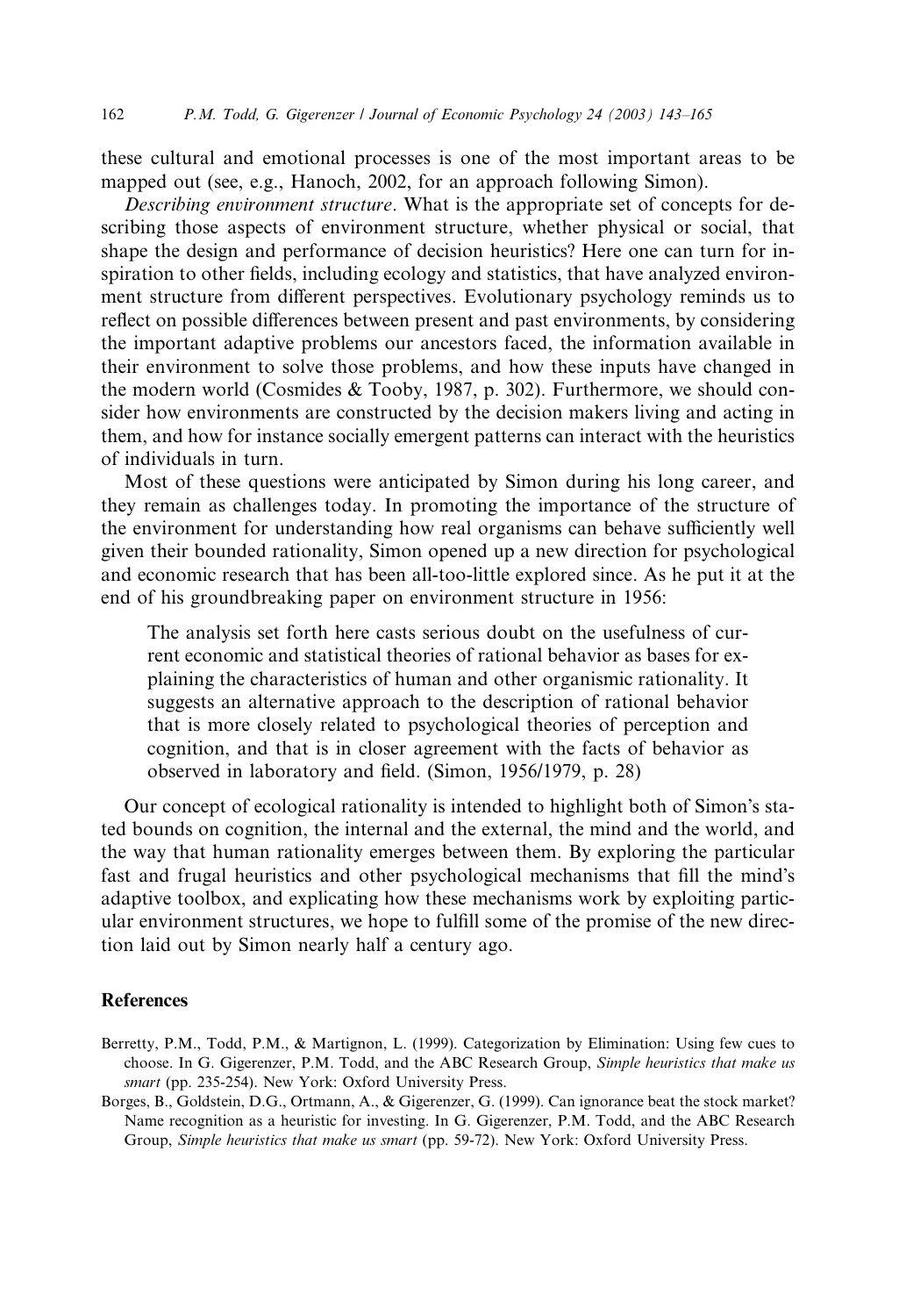- Bröder, A. (2000). Assessing the empirical validity of the "Take The Best" heuristic as a model of human probabilistic inference. Journal of Experimental Psychology: Learning, Memory, and Cognition, 26, 1332–1346.
- Camerer, C. F. (1995). Individual decision making. In J. H. Kagel & A. E. Roth (Eds.), The handbook of experimental economics (pp. 587-703). Princeton, NJ: Princeton University Press.
- Camerer, C. F. (1997). Progress in behavioral game theory. Journal of Economic Perspectives, 11, 167– 188.
- Conlisk, J. (1996). Why bounded rationality? Journal of Economic Literature, 34, 669–700.
- Cosmides, L., & Tooby, J. (1987). From evolution to behavior: Evolutionary psychology as the missing link. In J. Dupré (Ed.), The latest on the best: Essays on evolution and optimization (pp. 277-306). Cambridge, MA: MIT Press/Bradford Books.
- Czerlinski, J., Gigerenzer, G., & Goldstein, D. G. (1999). How good are simple heuristics? In G. Gigerenzer, P.M. Todd, and the ABC Research Group, *Simple heuristics that make us smart* (pp. 97-118). New York: Oxford University Press.
- DeGroot, M. H. (1970). Optimal statistical decisions. New York: McGraw-Hill.
- Dudey, T., & Todd, P. M. (2002). Making good decisions with minimal information: Simultaneous and sequential choice. Journal of Bioeconomics, 3, 195-215.
- Einhorn, H. J., & Hogarth, R. M. (1981). Behavioral decision theory: Processes of judgment and choice. Annual Review of Psychology, 32, 53–88.
- Elman, J. (1993). Learning and development in neural networks: The importance of starting small. Cognition, 48, 71–99.
- Ericsson, K. A., & Simon, H. A. (1993). Protocol analysis: Verbal reports as data (rev. ed). Cambridge, MA: MIT Press.
- Ferguson, T. S. (1989). Who solved the secretary problem? Statistical Science, 4, 282–296.
- Galef, B. G., Jr. (1987). Social influences on the identification of toxic foods by Norway rats. Animal Learning & Behavior, 18, 199–205.
- Gigerenzer, G. (in press). Striking a blow for sanity in theories of rationality. In M. Agier & J.G. March (Eds.), Essays in honor of Herbert Simon. Cambridge, MA: MIT Press.
- Gigerenzer, G., & Goldstein, D. G. (1996). Reasoning the fast and frugal way: Models of bounded rationality. Psychological Review, 103, 650–669.
- Gigerenzer, G., & Goldstein, D.G. (1999). Betting on one good reason: The Take The Best heuristic G. Gigerenzer, P.M. Todd, & the ABC Research Group, Simple heuristics that make us smart (75–95). New York: Oxford University Press.
- Gigerenzer, G., & Hoffrage, U. (1995). How to improve Bayesian reasoning without instructions: Frequency formats. Psychological Review, 102, 684–704.
- Gigerenzer, G., Hoffrage, U., & Kleinbölting, H. (1991). Probabilistic mental models: A Brunswikian theory of confidence. Psychological Review, 98, 506–528.
- Gigerenzer, G., & Todd, P.M. (1999). Fast and frugal heuristics: The adaptive toolbox. In G. Gigerenzer, P.M. Todd, and the ABC Research Group, Simple heuristics that make us smart (pp. 3-34). New York: Oxford University Press.
- Gigerenzer, G., Todd, P. M., & the ABC Research Group (1999). Simple heuristics that make us smart. New York: Oxford University Press.
- Goldstein, D. G., & Gigerenzer, G. (1999). The recognition heuristic: How ignorance makes us smart. In G. Gigerenzer, P.M. Todd, and the ABC Research Group, Simple heuristics that make us smart (pp. 37–58). New York: Oxford University Press.
- Goldstein, D. G., & Gigerenzer, G. (2002). Models of ecological rationality: The recognition heuristic. Psychological Review, 109(1), 75–90.
- Hanoch, Y. (2002). "Neither an angel nor an ant": Emotion as an aid to bounded rationality. Journal of Economic Psychology, 23, 1–25.
- Hertwig, R., Hoffrage, U., & Martignon, L. (1999). Quick estimation: Letting the environment do the work. In G. Gigerenzer, P.M. Todd, and the ABC Research Group, Simple heuristics that make us smart (pp. 209–234). New York: Oxford University Press.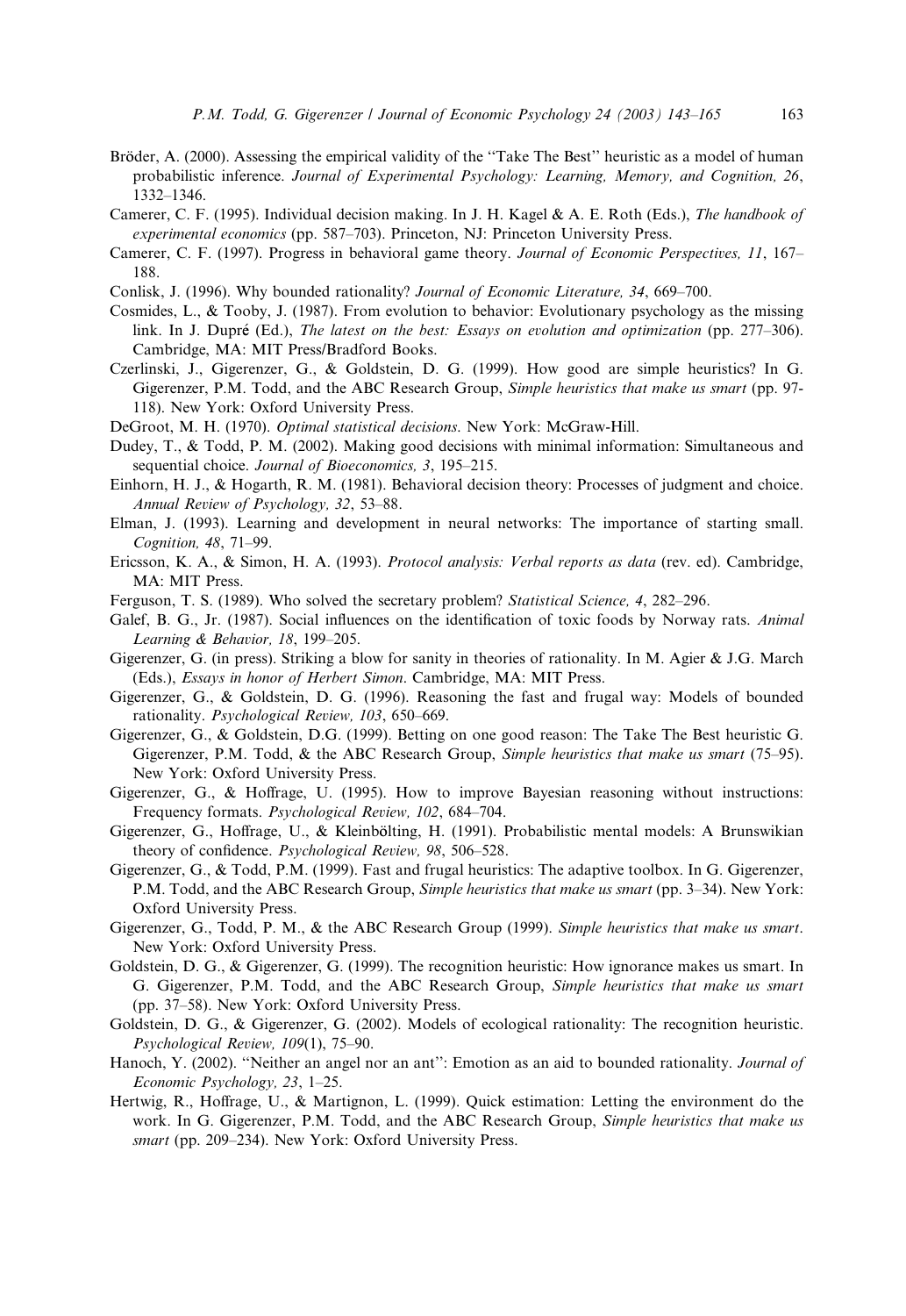- Hertwig, R., & Todd, P.M. (in press). More is not always better: The benefits of cognitive limits. In L. Macchi & D. Hardman (Eds.), The psychology of reasoning and decision making: A handbook. Chichester, UK: Wiley.
- Hoffrage, U., Hertwig, R., & Gigerenzer, G. (2000). Hindsight bias: A by-product of knowledge updating? Journal of Experimental Psychology: Learning, Memory, and Cognition, 26(3), 566–581.
- Hoffrage, U., Lindsey, S., Hertwig, R., & Gigerenzer, G. (2000). Communicating statistical information. Science, 290, 2261–2262.
- Jolls, C., Sunstein, C. R., & Thaler, R. (1998). A behavioral approach to law and economics. Stanford Law Review, 50, 1471–1550.
- Juslin, P., Winman, A., & Olsson, H. (2000). Naive empiricism and dogmatism in confidence research: A critical examination of the hard–easy effect. Psychological Review, 107, 384–396.
- Kahneman, D., Slovic, P., & Tversky, A. (Eds.). (1982). Judgment under uncertainty: Heuristics and biases. Cambridge, UK: Cambridge University Press.
- Kareev, Y. (1995). Through a narrow window working memory capacity and the detection of covariation. Cognition, 56, 263–269.
- Kareev, Y. (2000). Seven (indeed, plus or minus two) and the detection of correlations. Psychological Review, 107, 397–402.
- Klein, N. (2000). No logo. London: Flamingo.
- March, J. G. (1978). Bounded rationality, ambiguity, and the engineering of choice. The Bell Journal of Economics, 9(2), 587–608.
- Martignon, L., & Hoffrage, U. (1999). Why does one-reason decision making work? A case study in ecological rationality. In G. Gigerenzer, P.M. Todd, and the ABC Research Group, Simple heuristics that make us smart (pp. 119-140). New York: Oxford University Press.
- Newell, B. R., & Shanks, D. R. (in press). Take-the-best or look at the rest? Factors influencing 'onereason' decision making. Journal of Experimental Psychology: Learning, Memory, and Cognition.
- Newport, E. L. (1990). Maturational constraints on language learning. Cognitive Science, 14, 11–28.
- Payne, J. W., Bettman, J. R., & Johnson, E. J. (1993). The adaptive decision maker. New York: Cambridge University Press.
- Pearson, K. (1897). On the scientific measure of variability. *Natural Science, 11*, 115–118.
- Piattelli-Palmarini, M. (1994). Inevitable illusions: How mistakes of reason rule our minds. New York: Wiley.
- Rieskamp, J., & Hoffrage, U. (1999). When do people use simple heuristics and how do we know this? In G. Gigerenzer, P.M. Todd, & the ABC Research Group, Simple heuristics that make us smart (pp. 141– 167). New York: Oxford University Press.
- Rohde, D. L. T., & Plaut, D. C. (1999). Language acquisition in the absence of explicit negative evidence: How important is starting small? Cognition, 72(1), 67–109.
- Sargent, T. J. (1993). Bounded rationality in macroeconomics. Oxford, UK: Oxford University Press.
- Seale, D. A., & Rapoport, A. (1997). Sequential decision making with relative ranks: An experimental investigation of the ''secretary problem''. Organizational Behavior and Human Decision Processes, 69(3), 221–236.
- Shanteau, J. (1992). How much information does an expert use? Is it relevant? Acta Psychologica, 81, 75–86.
- Shepard, R. N. (2001). Perceptual-cognitive universals as reflections of the world. Behavioral and Brain Sciences, 24(4), 581–601.
- $\text{Simão}, \text{J., } \&$  Todd, P. M. (in press). Modeling mate choice in monogamous mating systems with courtship. Adaptive Behavior.
- Simon, H. A. (1947). Administrative behavior. New York: Macmillan.
- Simon, H. A. (1955). A behavioral model of rational choice. Quarterly Journal of Economics, 69, 99–118. Reprinted in Simon, H.A. (1979), Models of thought, vol. I (pp. 7–19). New Haven, CT: Yale University Press.
- Simon, H. A. (1956). Rational choice and the structure of environments. Psychological Review, 63, 129– 138. Reprinted in Simon, H.A. (1979), Models of thought, vol. I (pp. 20–28). New Haven, CT: Yale University Press.